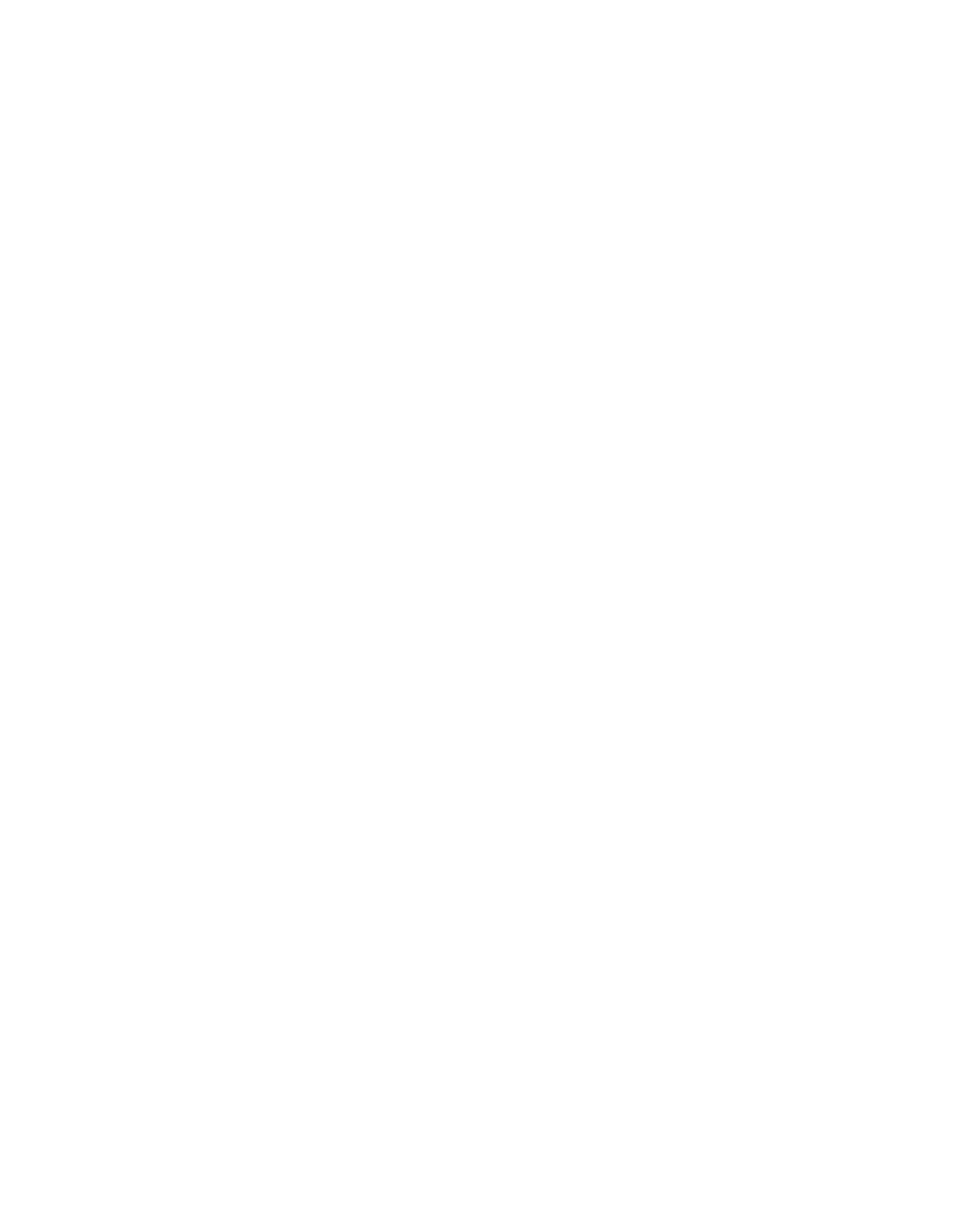## **Contents**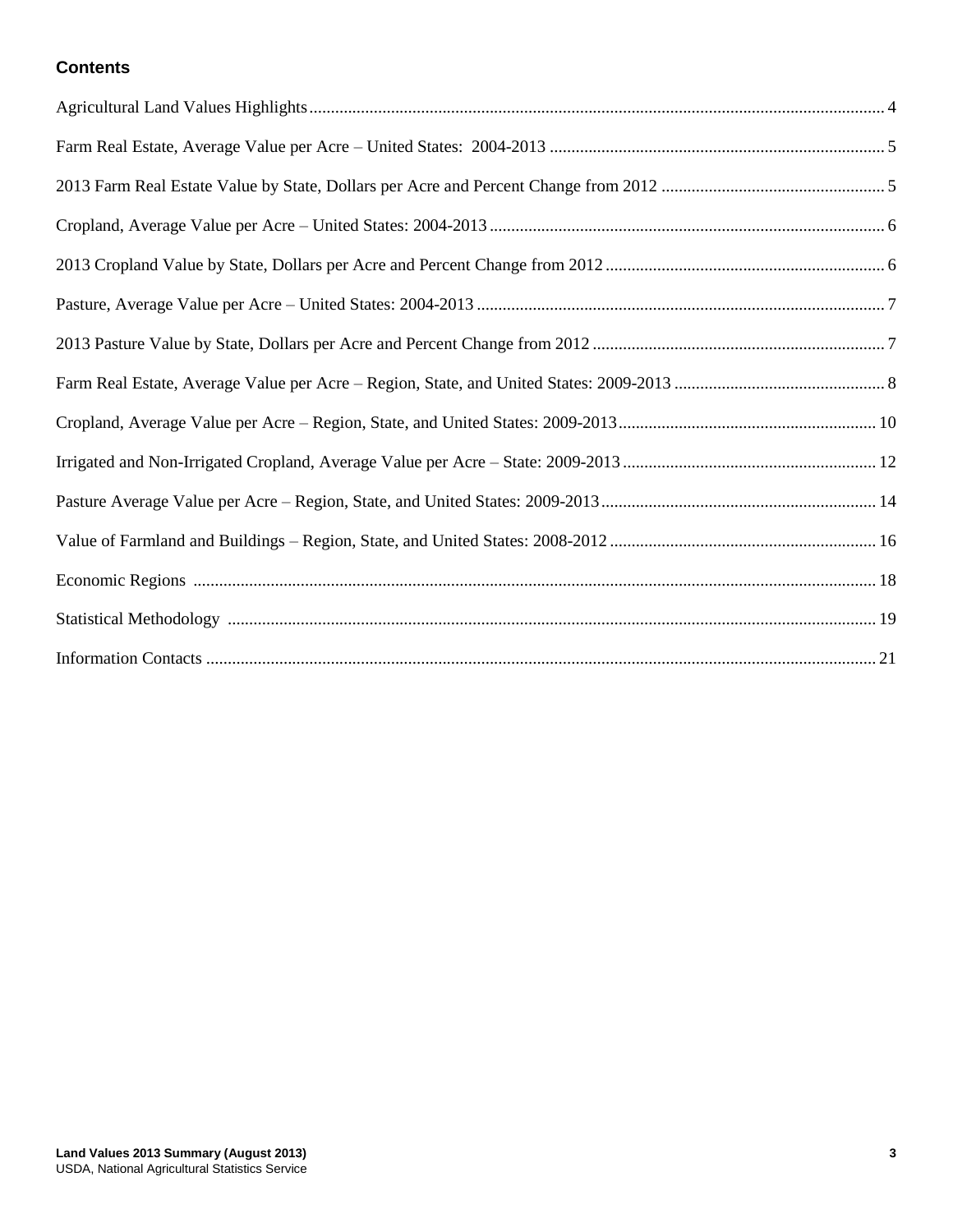## **Agricultural Land Values Highlights**

The United States farm real estate value, a measurement of the value of all land and buildings on farms, averaged \$2,900 per acre for 2013, up 9.4 percent from revised 2012 values. Regional changes in the average value of farm real estate ranged from a 23.1 percent increase in the Northern Plains region to no change in the Southeast region. The highest farm real estate values were in the Cornbelt region at \$6,400 per acre. The Mountain region had the lowest farm real estate value at \$1,020 per acre.

The United States cropland value increased by \$460 per acre (13.0 percent) to \$4,000 per acre. In the Northern Plains and Corn Belt regions, the average cropland value increased 25.0 and 16.1 percent, respectively, from the previous year. However, in the Southeast region, cropland values decreased by 2.8 percent.

The United States pasture value increased to \$1,200 per acre, or 4.3 percent above 2012. The Southeast region had the largest percentage decrease in pasture value, 1.5 percent below 2012. The Northern Plains had the highest increase at 18.4 percent.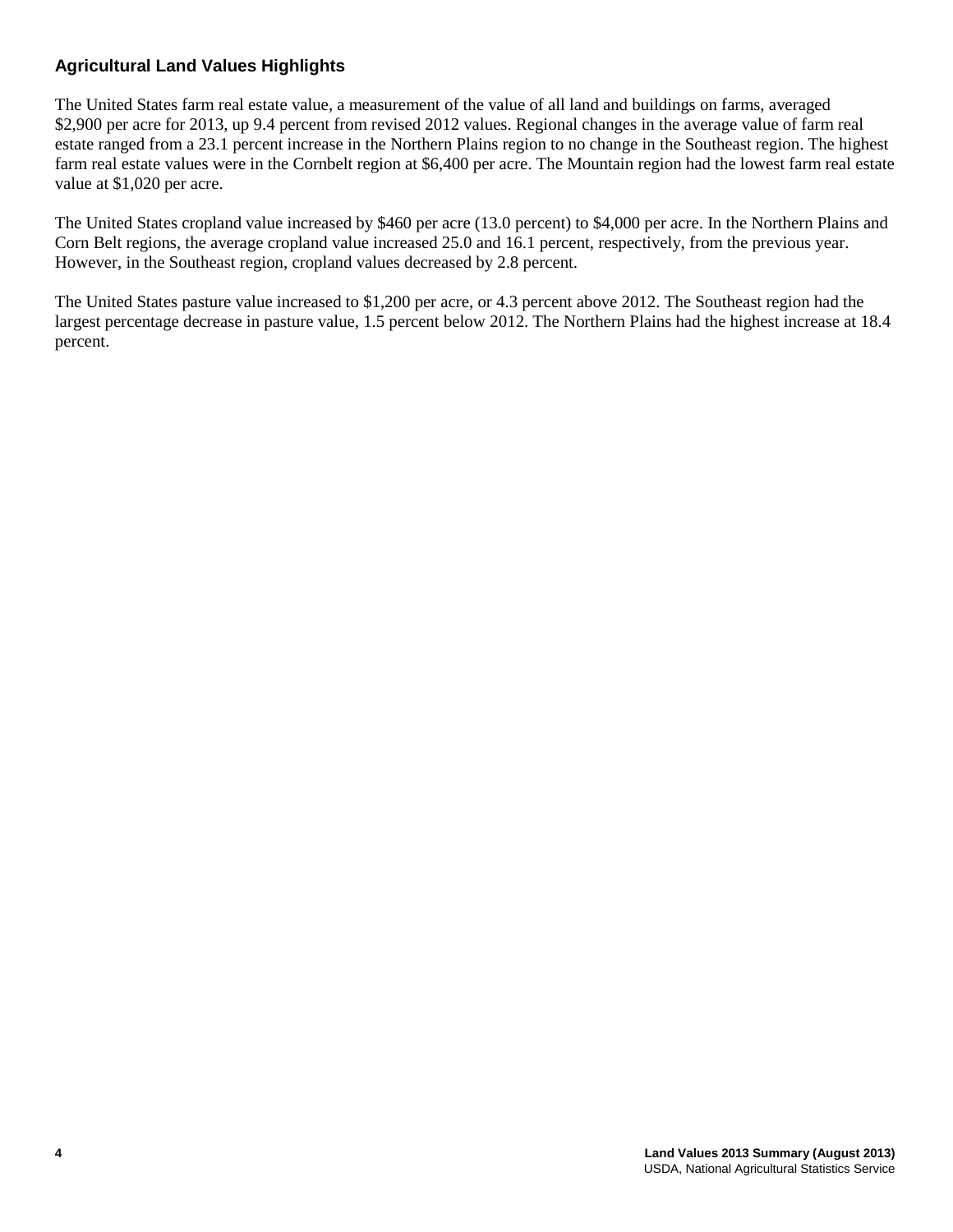# **Average Farm Real Estate Value - United States**



# 2013 Farm Real Estate Value by State

Dollars per Acre and Percent Change from 2012

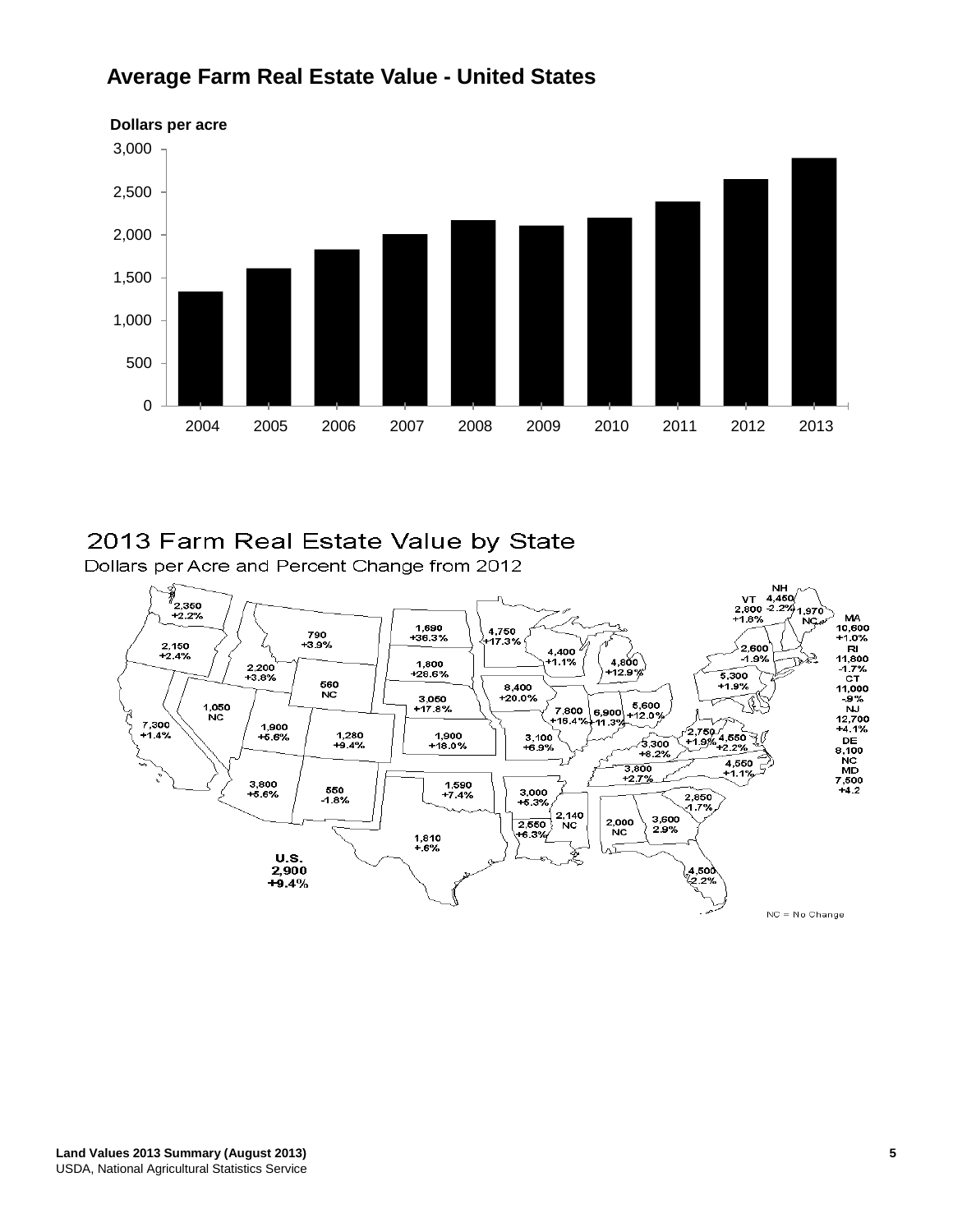



# 2013 Cropland Value by State

Dollars per Acre and Percent Change from 2012



NC = No Change<br>NP = Not published due<br>to insufficient reports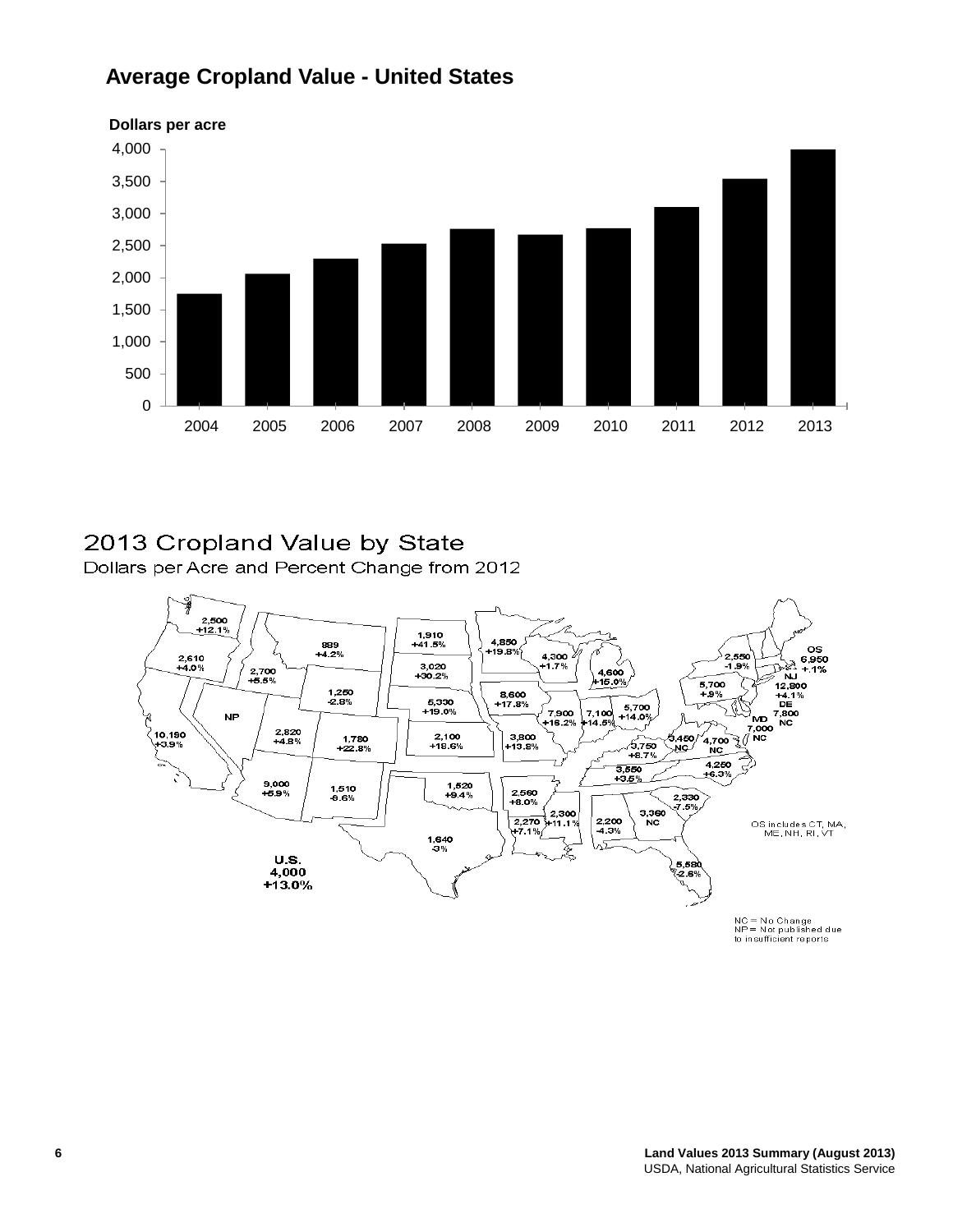# **Average Pasture Value - United States**



# 2013 Pasture Value by State

Dollars per Acre and Percent Change from 2012

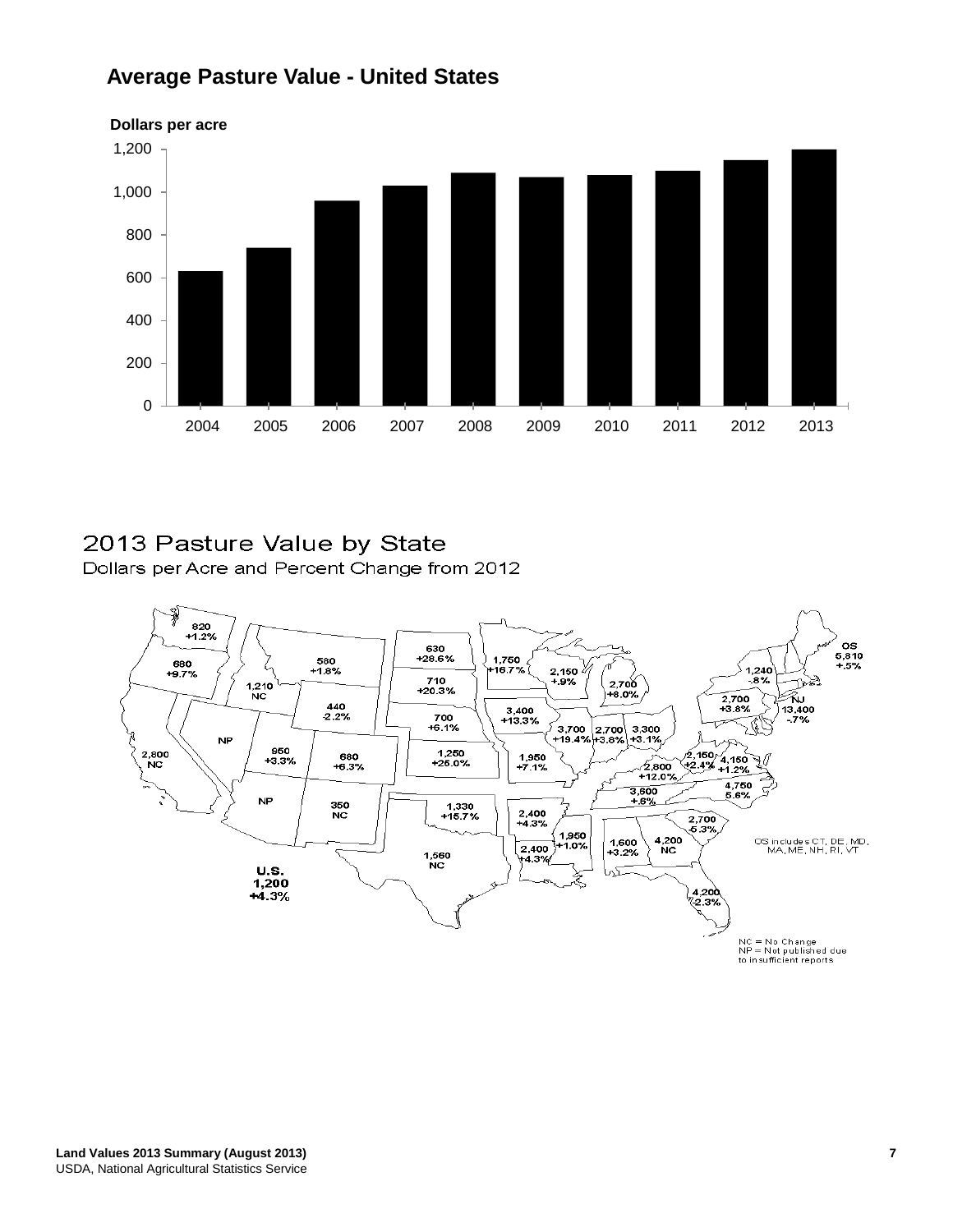#### **Farm Real Estate, Average Value per Acre – Region, State, and United States: 2009-2013**

| Region and state 1               | 2009      | 2010      | 2011      | 2012      | 2013      | Change<br>2012-2013 |
|----------------------------------|-----------|-----------|-----------|-----------|-----------|---------------------|
|                                  | (dollars) | (dollars) | (dollars) | (dollars) | (dollars) | (percent)           |
|                                  | 4,830     | 4,690     | 4,690     | 4,780     | 4,840     | 1.3                 |
| Connecticut                      | 12,000    | 11,500    | 11,500    | 11,100    | 11,000    | $-0.9$              |
|                                  | 8,900     | 8,100     | 8,100     | 8,100     | 8,100     |                     |
|                                  | 2,100     | 2,000     | 2,000     | 1,970     | 1,970     |                     |
|                                  | 7,500     | 7,200     | 7,200     | 7,200     | 7,500     | 4.2                 |
| Massachusetts                    | 12,000    | 11,300    | 11,000    | 10,500    | 10,600    | 1.0                 |
| New Hampshire                    | 4,800     | 4,750     | 4,650     | 4,550     | 4,450     | $-2.2$              |
| New Jersey                       | 13,800    | 13,100    | 12,700    | 12,200    | 12,700    | 4.1                 |
|                                  | 2,400     | 2,400     | 2,450     | 2,650     | 2,600     | $-1.9$              |
| Pennsylvania                     | 5,100     | 5,000     | 5,000     | 5,200     | 5,300     | 1.9                 |
|                                  | 15,300    | 13,600    | 13,000    | 12,000    | 11,800    | $-1.7$              |
|                                  | 2,800     | 2,750     | 2,750     | 2,750     | 2,800     | 1.8                 |
|                                  | 3,300     | 3,340     | 3,650     | 4,180     | 4,660     | 11.5                |
|                                  | 3.750     | 3,650     | 3,850     | 4,250     | 4,800     | 12.9                |
|                                  | 2,870     | 2,990     | 3,350     | 4,050     | 4,750     | 17.3                |
|                                  | 3,750     | 3,750     | 4,050     | 4,350     | 4.400     | 1.1                 |
|                                  | 3,620     | 3,960     | 4,700     | 5,550     | 6,400     | 15.3                |
|                                  | 4,530     | 4,900     | 5,700     | 6,700     | 7,800     | 16.4                |
|                                  | 4,020     | 4,300     | 5,300     | 6,200     | 6,900     | 11.3                |
|                                  | 3,850     | 4,500     | 5,700     | 7,000     | 8,400     | 20.0                |
|                                  | 2,200     | 2,350     | 2,550     | 2,900     | 3,100     | 6.9                 |
|                                  | 3,880     | 4,000     | 4,400     | 5,000     | 5,600     | 12.0                |
| Northern Plains                  | 1,020     | 1,120     | 1,350     | 1,730     | 2,130     | 23.1                |
|                                  | 1,030     | 1,100     | 1,300     | 1,610     | 1,900     | 18.0                |
|                                  | 1,340     | 1,520     | 1,940     | 2,590     | 3,050     | 17.8                |
| North Dakota                     | 780       | 850       | 980       | 1,240     | 1,690     | 36.3                |
| South Dakota                     | 890       | 970       | 1,130     | 1,400     | 1,800     | 28.6                |
|                                  | 3,530     | 3,560     | 3,650     | 3,700     | 3,840     | 3.8                 |
|                                  | 2,850     | 2,880     | 2,900     | 3,050     | 3,300     | 8.2                 |
| North Carolina                   | 4,250     | 4,200     | 4,470     | 4,500     | 4,550     | 1.1                 |
|                                  | 3,300     | 3,550     | 3,650     | 3,700     | 3,800     | 2.7                 |
|                                  | 4,800     | 4,600     | 4,500     | 4,450     | 4,550     | 2.2                 |
|                                  | 2,400     | 2,400     | 2,700     | 2,700     | 2,750     | 1.9                 |
| See footnote(s) at end of table. |           |           |           |           |           | --continued         |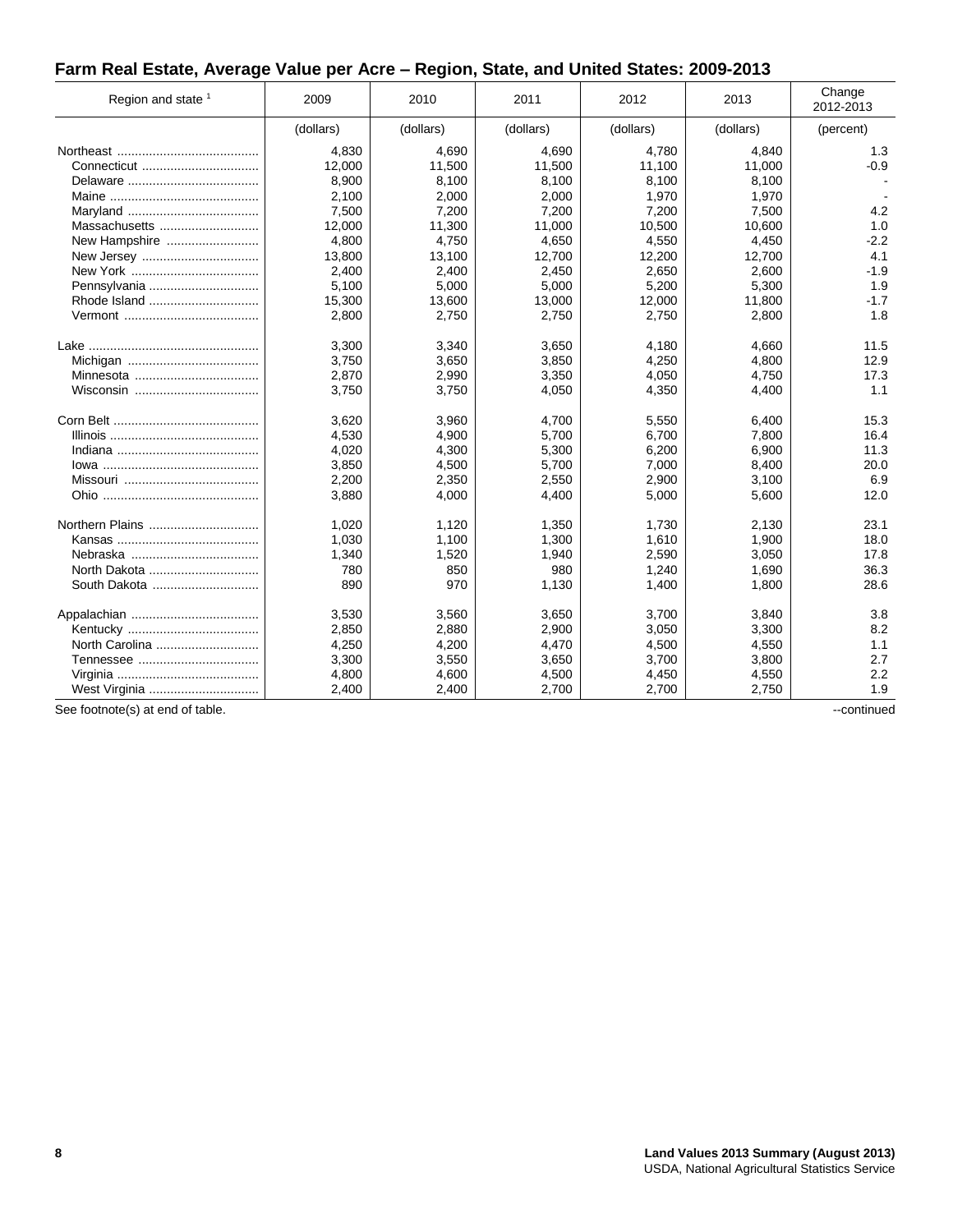#### **Farm Real Estate, Average Value per Acre – Region, State, and United States: 2009-2013** (continued)

| Region and state 1 | 2009      | 2010      | 2011      | 2012      | 2013      | Change<br>2012-2013 |
|--------------------|-----------|-----------|-----------|-----------|-----------|---------------------|
|                    | (dollars) | (dollars) | (dollars) | (dollars) | (dollars) | (percent)           |
|                    | 3,690     | 3,520     | 3,450     | 3,320     | 3,320     |                     |
|                    | 2,150     | 2,100     | 2,050     | 2,000     | 2,000     |                     |
|                    | 5,150     | 4,800     | 4,700     | 4,600     | 4,500     | $-2.2$              |
|                    | 4,100     | 3,900     | 3,800     | 3,500     | 3,600     | 2.9                 |
| South Carolina     | 2,900     | 2,900     | 2,900     | 2,900     | 2,850     | $-1.7$              |
|                    | 2,160     | 2,230     | 2,340     | 2,500     | 2,600     | 4.0                 |
|                    | 2.390     | 2,500     | 2,600     | 2,850     | 3,000     | 5.3                 |
|                    | 1,970     | 2,050     | 2,200     | 2,400     | 2,550     | 6.3                 |
|                    | 2,000     | 2,030     | 2,120     | 2,140     | 2,140     |                     |
| Southern Plains    | 1.470     | 1.580     | 1.660     | 1.730     | 1.760     | 1.7                 |
|                    | 1,170     | 1,240     | 1,330     | 1,480     | 1,590     | 7.4                 |
|                    | 1,550     | 1,670     | 1,750     | 1,800     | 1,810     | 0.6                 |
|                    | 922       | 913       | 923       | 974       | 1,020     | 4.7                 |
|                    | 3,500     | 3,500     | 3,500     | 3,600     | 3,800     | 5.6                 |
|                    | 1,100     | 1,080     | 1,100     | 1,170     | 1,280     | 9.4                 |
|                    | 2,200     | 2,100     | 2,050     | 2,120     | 2,200     | 3.8                 |
|                    | 700       | 700       | 710       | 760       | 790       | 3.9                 |
|                    | 1,000     | 1.000     | 1,000     | 1,050     | 1.050     |                     |
|                    | 480       | 480       | 500       | 560       | 550       | $-1.8$              |
|                    | 1.800     | 1,810     | 1.800     | 1,800     | 1,900     | 5.6                 |
|                    | 520       | 520       | 540       | 560       | 560       |                     |
|                    | 4.010     | 4,090     | 4,220     | 4,450     | 4,510     | 1.3                 |
|                    | 6,600     | 6,700     | 6,900     | 7,200     | 7,300     | 1.4                 |
|                    | 1,800     | 1,900     | 2,000     | 2,100     | 2,150     | 2.4                 |
|                    | 2,000     | 2,050     | 2,090     | 2,300     | 2,350     | 2.2                 |
|                    | 2,110     | 2,200     | 2,390     | 2,650     | 2,900     | 9.4                 |

- Represents zero.

<sup>1</sup> See page 18 for definition of Regions.

<sup>2</sup> Excludes American Indian Reservation land.

<sup>3</sup> Excludes Alaska and Hawaii.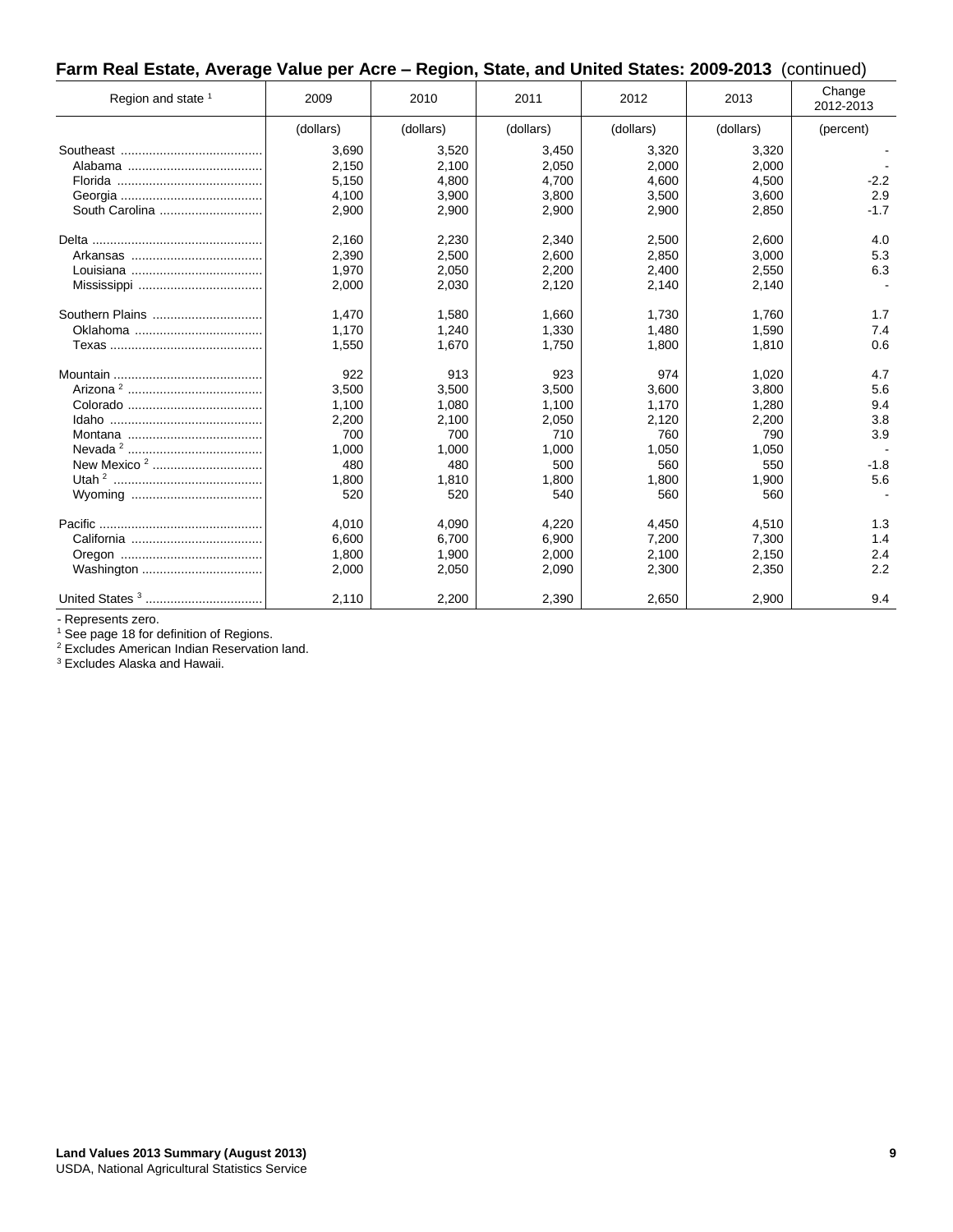## **Cropland, Average Value per Acre – Region, State, and United States: 2009-2013**

| Region and state 1                                                                          | 2009      | 2010      | 2011      | 2012      | 2013      | Change<br>2012-2013 |
|---------------------------------------------------------------------------------------------|-----------|-----------|-----------|-----------|-----------|---------------------|
|                                                                                             | (dollars) | (dollars) | (dollars) | (dollars) | (dollars) | (percent)           |
|                                                                                             | 5,340     | 5,260     | 5,190     | 5,260     | 5,280     | 0.4                 |
|                                                                                             | 8,500     | 7,900     | 7,800     | 7,800     | 7,800     |                     |
|                                                                                             | 7,300     | 7,000     | 7,000     | 7,000     | 7,000     |                     |
| New Jersey                                                                                  | 14,000    | 13,300    | 12,800    | 12,300    | 12,800    | 4.1                 |
|                                                                                             | 2,200     | 2,400     | 2,400     | 2,600     | 2,550     | $-1.9$              |
| Pennsylvania                                                                                | 5,700     | 5,650     | 5,550     | 5,650     | 5,700     | 0.9                 |
| Other States <sup>2</sup>                                                                   | 7,570     | 7,150     | 7,040     | 6,940     | 6,950     | 0.1                 |
|                                                                                             | 3.020     | 3.120     | 3.500     | 4.090     | 4.660     | 13.9                |
|                                                                                             | 3,370     | 3,300     | 3,600     | 4.000     | 4.600     | 15.0                |
|                                                                                             | 2,610     | 2,820     | 3,250     | 4,050     | 4,850     | 19.8                |
|                                                                                             | 3,650     | 3,650     | 3,950     | 4,230     | 4,300     | 1.7                 |
|                                                                                             | 3,910     | 4,240     | 5,070     | 6,010     | 6,980     | 16.1                |
| $\mathsf{III}$ nois $\ldots \ldots \ldots \ldots \ldots \ldots \ldots \ldots \ldots \ldots$ | 4,670     | 4,900     | 5,800     | 6,800     | 7,900     | 16.2                |
|                                                                                             | 3.950     | 4.400     | 5,300     | 6,200     | 7,100     | 14.5                |
|                                                                                             | 4,050     | 4,600     | 5,900     | 7,300     | 8,600     | 17.8                |
|                                                                                             | 2,540     | 2,690     | 2,940     | 3,340     | 3,800     | 13.8                |
|                                                                                             | 3,900     | 4,050     | 4,400     | 5,000     | 5,700     | 14.0                |
| Northern Plains                                                                             | 1,300     | 1,450     | 1,810     | 2,360     | 2,950     | 25.0                |
|                                                                                             | 1,050     | 1,150     | 1,400     | 1,770     | 2,100     | 18.6                |
|                                                                                             | 2,180     | 2,510     | 3,300     | 4,480     | 5,330     | 19.0                |
| North Dakota                                                                                | 800       | 870       | 1,040     | 1,350     | 1,910     | 41.5                |
| South Dakota                                                                                | 1,400     | 1,560     | 1,860     | 2,320     | 3,020     | 30.2                |
|                                                                                             | 3,600     | 3,590     | 3,590     | 3,750     | 3,930     | 4.8                 |
|                                                                                             | 3,150     | 3,180     | 3,250     | 3,450     | 3,750     | 8.7                 |
| North Carolina                                                                              | 3,770     | 3,720     | 3,720     | 4,000     | 4,250     | 6.3                 |
|                                                                                             | 3,270     | 3,400     | 3,400     | 3,430     | 3,550     | 3.5                 |
|                                                                                             | 5,000     | 4,700     | 4,500     | 4,700     | 4,700     |                     |
| West Virginia                                                                               | 3,500     | 3,400     | 3,500     | 3,450     | 3,450     |                     |
| See footnote(s) at end of table.                                                            |           |           |           |           |           | --continued         |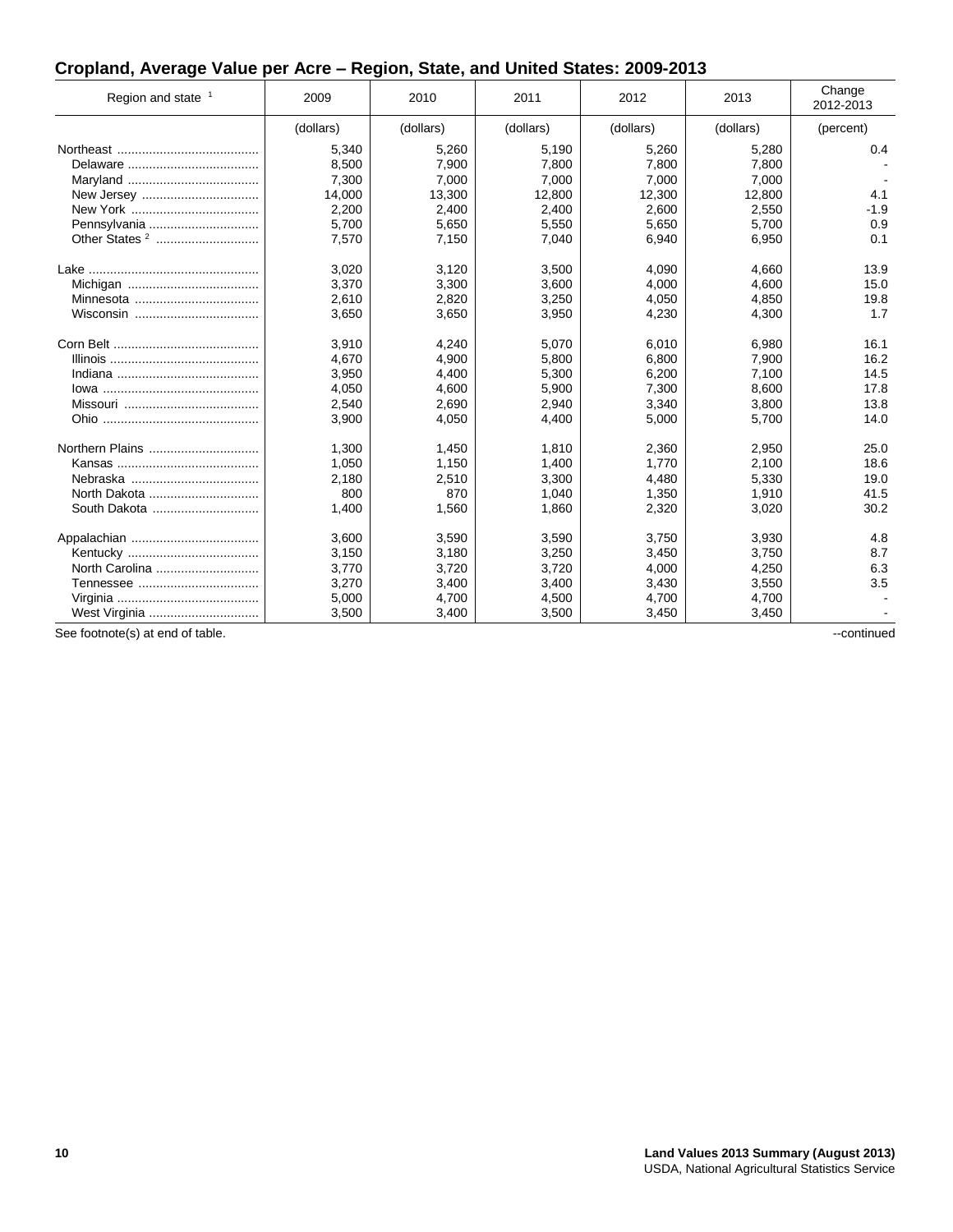#### **Cropland, Average Value per Acre – Region, State, and United States: 2009-2013** (continued)

| Region and State <sup>1</sup> | 2009      | 2010      | 2011      | 2012      | 2013           | Change<br>2012-2013 |
|-------------------------------|-----------|-----------|-----------|-----------|----------------|---------------------|
|                               | (dollars) | (dollars) | (dollars) | (dollars) | (dollars)      | (percent)           |
|                               | 3,960     | 3,690     | 3,650     | 3,510     | 3,410          | $-2.8$              |
|                               | 2,500     | 2,400     | 2,350     | 2,300     | 2,200          | $-4.3$              |
|                               | 6,430     | 6,180     | 6,030     | 5,730     | 5,580          | $-2.6$              |
|                               | 4,050     | 3,510     | 3,530     | 3,360     | 3,360          |                     |
| South Carolina                | 2,500     | 2,520     | 2,520     | 2,520     | 2,330          | $-7.5$              |
|                               | 1,810     | 1,920     | 2,050     | 2,220     | 2,410          | 8.6                 |
|                               | 1,860     | 1,990     | 2,120     | 2,370     | 2,560          | 8.0                 |
|                               | 1.740     | 1,800     | 1,970     | 2,120     | 2,270          | 7.1                 |
|                               | 1.810     | 1,900     | 2,020     | 2,070     | 2,300          | 11.1                |
| Southern Plains               | 1,380     | 1,430     | 1,520     | 1,610     | 1,610          |                     |
|                               | 1,130     | 1,160     | 1,190     | 1,390     | 1,520          | 9.4                 |
|                               | 1,480     | 1,540     | 1,650     | 1,690     | 1.640          | $-3.0$              |
|                               | 1,610     | 1,530     | 1,550     | 1,620     | 1,750          | 8.0                 |
|                               | 10,000    | 8,000     | 8,000     | 8,500     | 9,000          | 5.9                 |
|                               | 1,300     | 1,290     | 1,340     | 1,450     | 1,780          | 22.8                |
|                               | 2,610     | 2,470     | 2,460     | 2,560     | 2.700          | 5.5                 |
|                               | 787       | 779       | 806       | 852       | 888            | 4.2                 |
|                               | 2,700     | (4)       | $(^{4})$  | (4)       | $^{\prime}$ 4) | (X)                 |
| New Mexico <sup>3</sup>       | 1,810     | 1,820     | 1,840     | 1,670     | 1,510          | $-9.6$              |
|                               | 2,810     | 2,720     | 2,690     | 2,690     | 2,820          | 4.8                 |
|                               | 1.177     | 1.197     | 1,267     | 1,285     | 1.250          | $-2.7$              |
|                               | 5,210     | 5,080     | 5,240     | 5,540     | 5,820          | 5.1                 |
|                               | 9,480     | 9,130     | 9,450     | 9,810     | 10,190         | 3.9                 |
|                               | 2.340     | 2,290     | 2,290     | 2,510     | 2.610          | 4.0                 |
| Washington                    | 1,790     | 1,890     | 1,960     | 2,230     | 2,500          | 12.1                |
|                               | 2,670     | 2,770     | 3,100     | 3,540     | 4,000          | 13.0                |

- Represents zero.

(X) Not applicable.

 $1$  See page 18 for definition of Regions.

<sup>2</sup> Includes: Connecticut, Maine, Massachusetts, New Hampshire, Rhode Island, and Vermont.

<sup>3</sup> Excludes American Indian Reservation land.

<sup>4</sup> Not published due to insufficient reports.

<sup>5</sup> Excludes Alaska and Hawaii.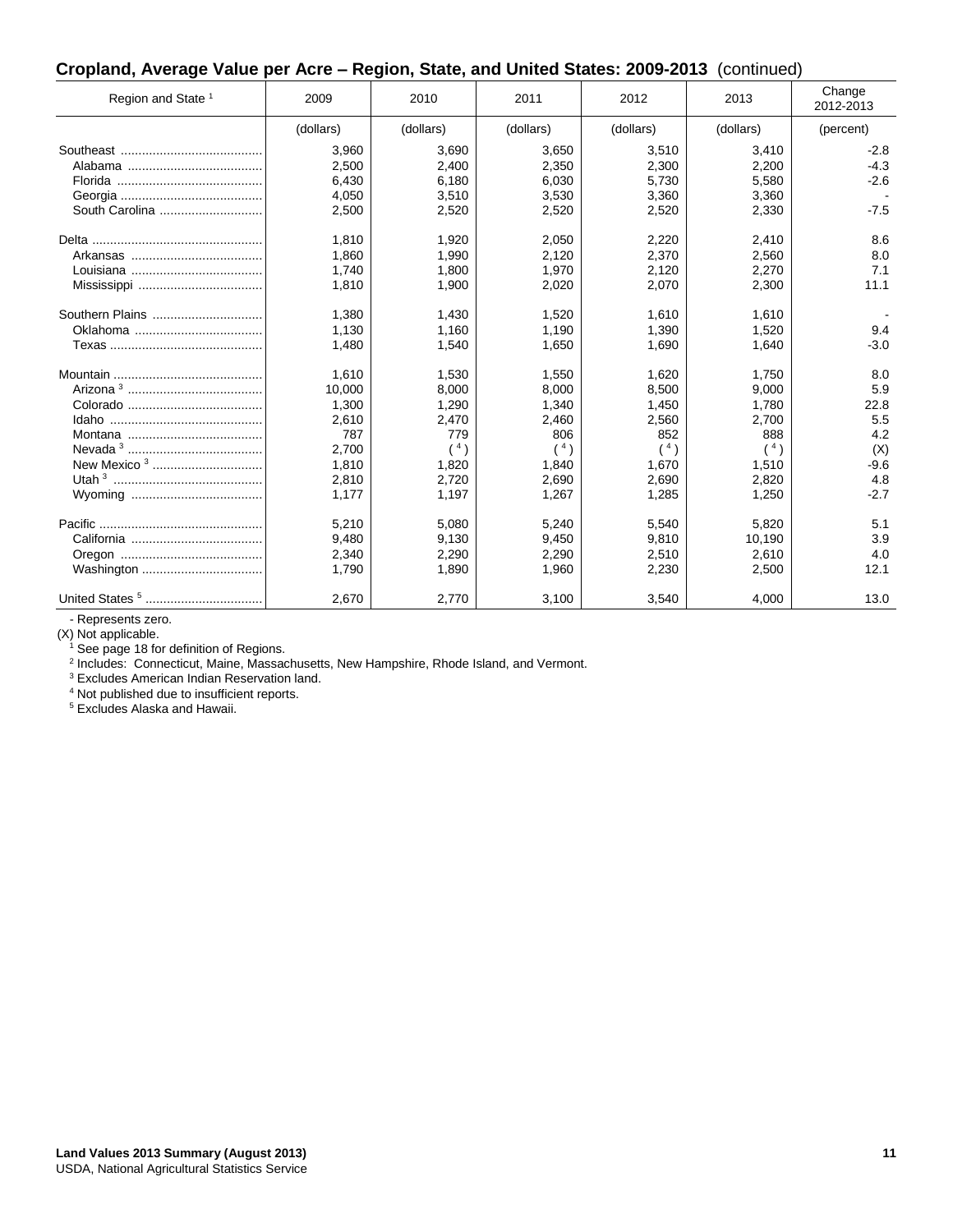#### **Irrigated and Non-Irrigated Cropland, Average Value per Acre – State: 2009-2013**

[Only States with significant irrigated acreage appear in this table]

| Region, State,<br>and land type 1 | 2009                    | 2010                    | 2011                    | 2012                    | 2013                    | Change<br>2012-2013      |
|-----------------------------------|-------------------------|-------------------------|-------------------------|-------------------------|-------------------------|--------------------------|
|                                   | (dollars)               | (dollars)               | (dollars)               | (dollars)               | (dollars)               | (percent)                |
| Corn Belt                         | 2.540<br>3,050<br>2,500 | 2,690<br>3,250<br>2,650 | 2,940<br>3,500<br>2,900 | 3,340<br>3,900<br>3,300 | 3.800<br>4,500<br>3,750 | 13.8<br>15.4<br>13.6     |
| <b>Northern Plains</b>            | 1,050<br>1,500<br>1,000 | 1,150<br>1,600<br>1,100 | 1,400<br>1,900<br>1,350 | 1,770<br>2,400<br>1,700 | 2,100<br>3,000<br>2,000 | 18.6<br>25.0<br>17.6     |
|                                   | 2.180<br>2,700<br>1,850 | 2,510<br>3,150<br>2,100 | 3,300<br>4,300<br>2,650 | 4,480<br>6,000<br>3,500 | 5,330<br>7,300<br>4,060 | 19.0<br>21.7<br>16.0     |
|                                   | 1,400<br>1,850<br>1,390 | 1,560<br>(2)<br>1,550   | 1,860<br>(2)<br>1,850   | 2,320<br>(2)<br>2,300   | 3,020<br>(2)<br>3,000   | 30.2<br>(X)<br>30.4      |
| Southeast                         | 6,430<br>7,000<br>5,900 | 6,180<br>6,700<br>5,700 | 6,030<br>6,500<br>5,600 | 5,730<br>6,400<br>5,100 | 5,580<br>6,300<br>4,900 | -2.6<br>$-1.6$<br>$-3.9$ |
|                                   | 4,050<br>3,500<br>4,200 | 3,510<br>3,200<br>3,600 | 3,530<br>3,300<br>3,600 | 3,360<br>3,200<br>3,400 | 3,360<br>3,400<br>3,350 | 6.3<br>$-1.5$            |
| Delta                             | 1,860<br>2,100<br>1,600 | 1,990<br>2,250<br>1,700 | 2,120<br>2,450<br>1,750 | 2,370<br>2,750<br>1,950 | 2,560<br>3,100<br>1,950 | 8.0<br>12.7              |
|                                   | 1,740<br>1,500<br>1,800 | 1,800<br>1,700<br>1,830 | 1,970<br>1,850<br>2,000 | 2,120<br>2,000<br>2,150 | 2,270<br>2,150<br>2,300 | 7.1<br>7.5<br>7.0        |
|                                   | 1.810<br>1,830<br>1,800 | 1,900<br>1,970<br>1,880 | 2,020<br>2,250<br>1,950 | 2,070<br>2,320<br>1,990 | 2,300<br>2,600<br>2,200 | 11.1<br>12.1<br>10.6     |
| Southern Plains                   | 1,130<br>2)<br>1,120    | 1,160<br>(2)<br>1,150   | 1,190<br>(2)<br>1,180   | 1,390<br>(2)<br>1,370   | 1,520<br>(2)<br>1,500   | 9.4<br>(X)<br>9.5        |
|                                   | 1,480<br>1,700<br>1,450 | 1,540<br>1,700<br>1,510 | 1,650<br>1,750<br>1,630 | 1.690<br>1,770<br>1,680 | 1.640<br>1,830<br>1,610 | $-3.0$<br>3.4<br>$-4.2$  |

See footnote(s) at end of table.  $\blacksquare$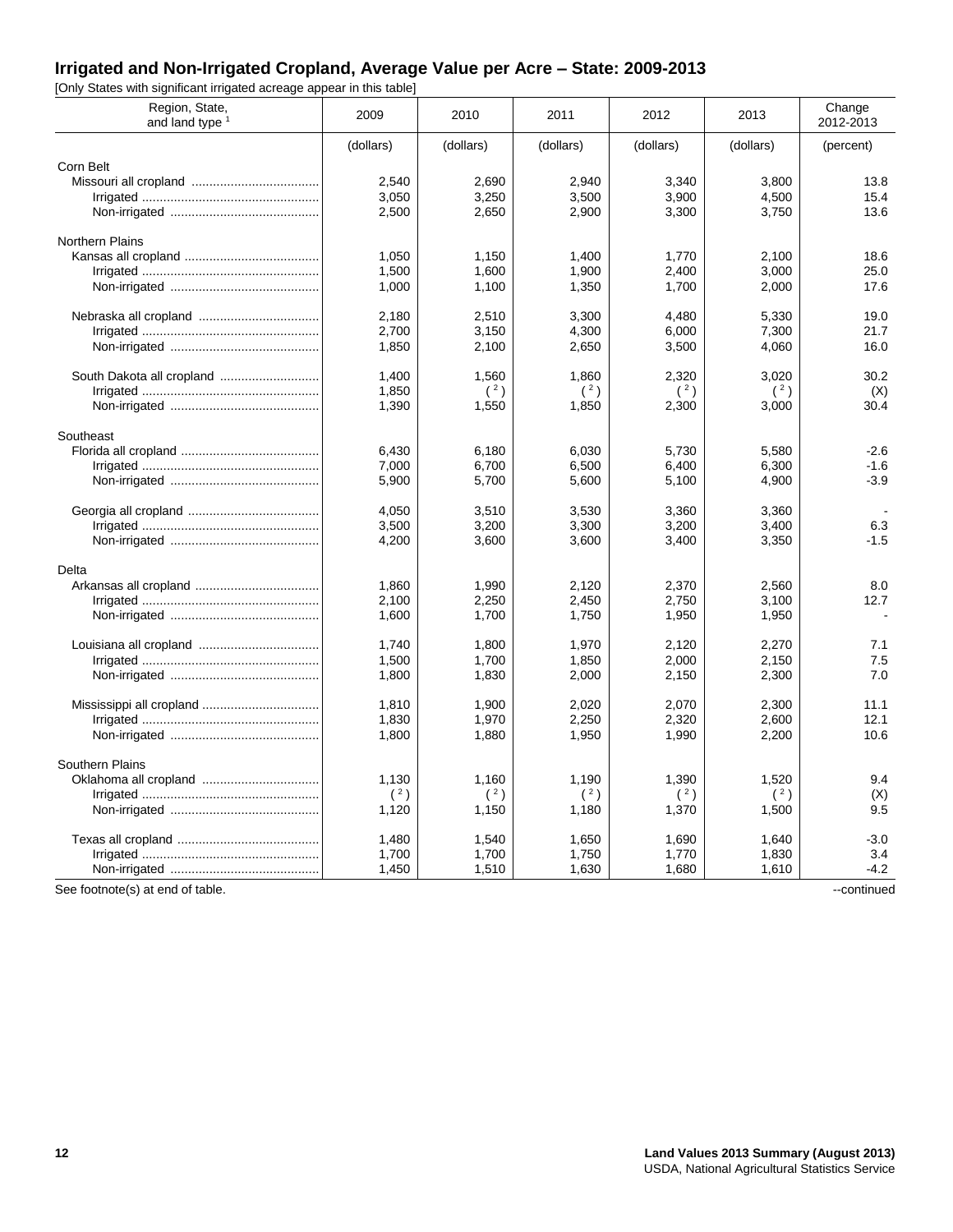## **Irrigated and Non-Irrigated Cropland, Average Value per Acre – State: 2009-2013** (continued)

[Only States with significant irrigated acreage appear in this table]

| Region, State,<br>and land type | 2009      | 2010      | 2011      | 2012      | 2013      | Change<br>2012-2013 |
|---------------------------------|-----------|-----------|-----------|-----------|-----------|---------------------|
|                                 | (dollars) | (dollars) | (dollars) | (dollars) | (dollars) | (percent)           |
| Mountain                        |           |           |           |           |           |                     |
|                                 | 10,000    | 8,000     | 8,000     | 8,500     | 9,000     | 5.9                 |
|                                 | 10,000    | 8,000     | 8,000     | 8,500     | 9,000     | 5.9                 |
|                                 | 1,300     | 1,290     | 1,340     | 1,450     | 1.780     | 22.8                |
|                                 | 3,150     | 3,100     | 3,160     | 3,400     | 4,100     | 20.6                |
|                                 | 840       | 840       | 880       | 960       | 1,200     | 25.0                |
|                                 | 2,610     | 2,470     | 2,460     | 2,560     | 2,700     | 5.5                 |
|                                 | 4.000     | 3,800     | 3,800     | 4.000     | 4,200     | 5.0                 |
|                                 | 1,300     | 1,220     | 1,200     | 1,200     | 1,300     | 8.3                 |
|                                 | 787       | 779       | 806       | 852       | 888       | 4.2                 |
|                                 | 2,800     | 2,700     | 2,700     | 2,700     | 2,800     | 3.7                 |
|                                 | 600       | 600       | 630       | 680       | 710       | 4.4                 |
|                                 | 2.700     | (2)       | (2)       | (2)       | (2)       | (X)                 |
|                                 | 2,700     | (2)       | (2)       | (2)       | (2)       | (X)                 |
|                                 | 1,810     | 1,820     | 1,840     | 1,670     | 1,510     | $-9.6$              |
|                                 | 5,490     | 5,500     | 5,500     | 4,800     | 4,300     | $-10.4$             |
|                                 | 400       | 400       | 430       | 460       | 440       | $-4.3$              |
|                                 | 2,810     | 2.720     | 2,690     | 2.690     | 2,820     | 4.8                 |
|                                 | 5,200     | 5,050     | 5,000     | 5,000     | 5,200     | 4.0                 |
|                                 | 1,080     | 1,040     | 1,030     | 1,030     | 1,100     | 6.8                 |
|                                 | 1,177     | 1,197     | 1,267     | 1,285     | 1,250     | $-2.7$              |
|                                 | 1,900     | 1,950     | 2,050     | 2,050     | 2,000     | $-2.4$              |
|                                 | 700       | 700       | (2)       | (2)       | (2)       | (X)                 |
| Pacific                         |           |           |           |           |           |                     |
|                                 | 9,480     | 9,130     | 9.450     | 9,810     | 10,190    | 3.9                 |
|                                 | 11,600    | 11,100    | 11,500    | 12,000    | 12,500    | 4.2                 |
|                                 | 3,400     | 3,500     | 3,600     | 3,550     | 3,600     | 1.4                 |
|                                 | 2,340     | 2,290     | 2,290     | 2,510     | 2,610     | 4.0                 |
|                                 | 3,680     | 3,650     | 3,650     | 4,200     | 4,300     | 2.4                 |
|                                 | 1,850     | 1,800     | 1,800     | 1,900     | 2,000     | 5.3                 |
|                                 | 1,790     | 1,890     | 1,960     | 2,230     | 2,500     | 12.1                |
|                                 | 4,200     | 4,700     | 5,200     | 6,300     | 7,400     | 17.5                |
|                                 | 1,150     | 1,150     | 1,100     | 1,150     | 1,200     | 4.3                 |

- Represents zero.

(X) Not applicable.

<sup>1</sup> See page 18 for definition of Regions.

<sup>2</sup> Not published due to insufficient reports.

<sup>3</sup> Excludes American Indian Reservation land.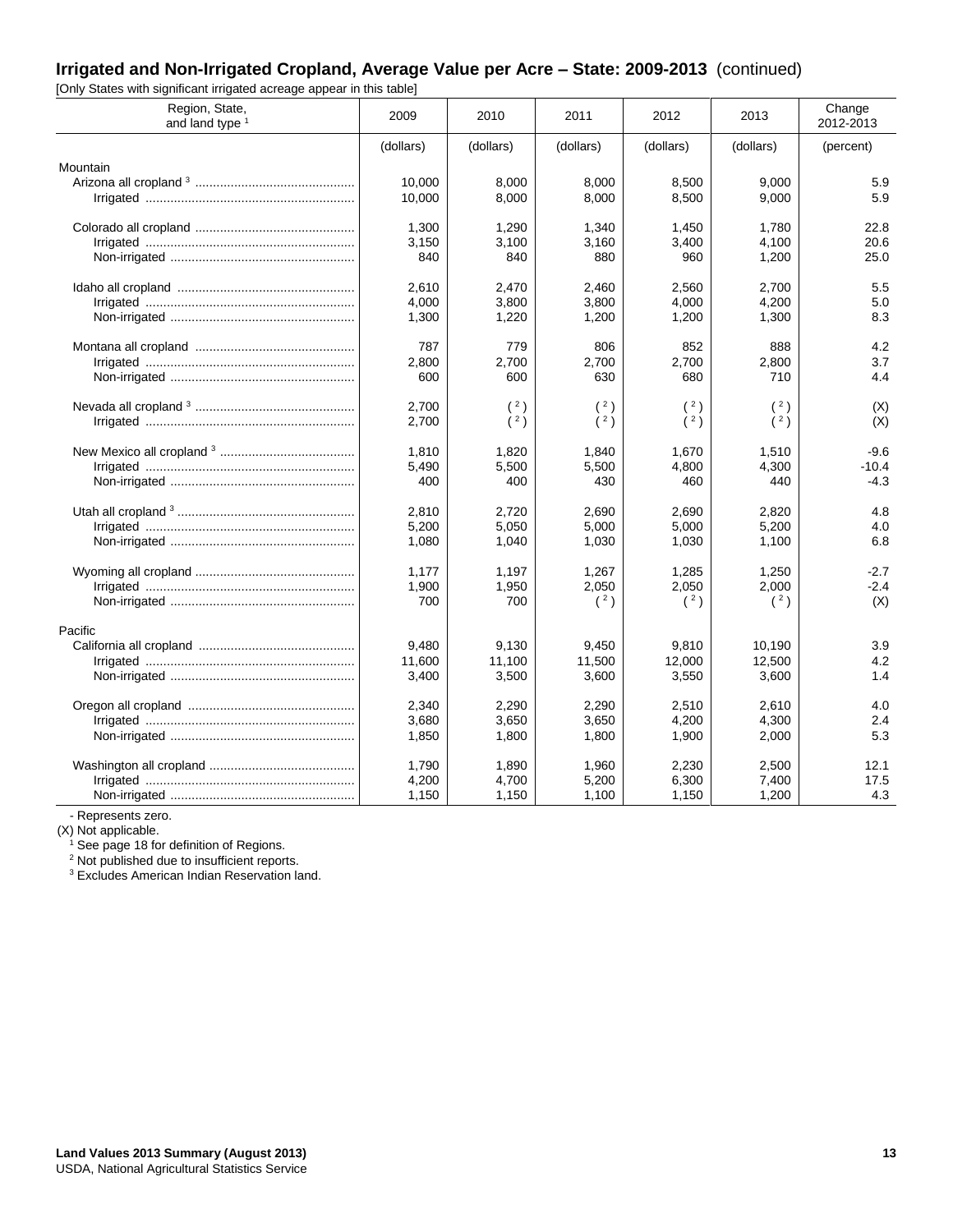## **Pasture Average Value per Acre – Region, State, and United States: 2009-2013**

| Region and State <sup>1</sup> | 2009      | 2010      | 2011      | 2012      | 2013      | Change<br>2012-2013 |
|-------------------------------|-----------|-----------|-----------|-----------|-----------|---------------------|
|                               | (dollars) | (dollars) | (dollars) | (dollars) | (dollars) | (percent)           |
|                               | 3,270     | 3,170     | 3,210     | 3,230     | 3,270     | 1.2                 |
| New Jersey                    | 14,900    | 14,200    | 13,900    | 13,500    | 13,400    | $-0.7$              |
|                               | 1,050     | 1.100     | 1,200     | 1,250     | 1,240     | $-0.8$              |
| Pennsylvania                  | 2,600     | 2,500     | 2,600     | 2,600     | 2,700     | 3.8                 |
|                               | 6,060     | 5,820     | 5,750     | 5,780     | 5,810     | 0.5                 |
|                               | 1,790     | 1,780     | 1,800     | 1,870     | 2,020     | 8.0                 |
|                               | 2,550     | 2,400     | 2,500     | 2,500     | 2,700     | 8.0                 |
|                               | 1,400     | 1,400     | 1,400     | 1,500     | 1,750     | 16.7                |
|                               | 2,050     | 2,050     | 2,090     | 2,130     | 2,150     | 0.9                 |
|                               | 1,950     | 1,970     | 2,100     | 2,280     | 2,490     | 9.2                 |
|                               | 2,400     | 2,600     | 2,800     | 3,100     | 3,700     | 19.4                |
|                               | 2,430     | 2,410     | 2,500     | 2,600     | 2,700     | 3.8                 |
|                               | 1,880     | 2,100     | 2,650     | 3,000     | 3,400     | 13.3                |
|                               | 1.700     | 1,660     | 1.700     | 1.820     | 1,950     | 7.1                 |
|                               | 3,050     | 3,000     | 3,000     | 3,200     | 3,300     | 3.1                 |
| Northern Plains               | 496       | 519       | 556       | 689       | 816       | 18.4                |
|                               | 750       | 790       | 810       | 1,000     | 1,250     | 25.0                |
|                               | 450       | 475       | 530       | 660       | 700       | 6.1                 |
| North Dakota                  | 350       | 370       | 410       | 490       | 630       | 28.6                |
| South Dakota                  | 430       | 440       | 470       | 590       | 710       | 20.3                |
|                               | 3,400     | 3,320     | 3,300     | 3,270     | 3,410     | 4.3                 |
|                               | 2,420     | 2,440     | 2,420     | 2,500     | 2,800     | 12.0                |
| North Carolina                | 4.600     | 4,500     | 4,730     | 4,500     | 4,750     | 5.6                 |
|                               | 3,650     | 3,600     | 3,600     | 3,580     | 3,600     | 0.6                 |
|                               | 4,800     | 4,500     | 4,200     | 4,100     | 4,150     | 1.2                 |
| West Virginia                 | 1,900     | 1,900     | 2,100     | 2,100     | 2,150     | 2.4                 |

See footnote(s) at end of table. The set of table.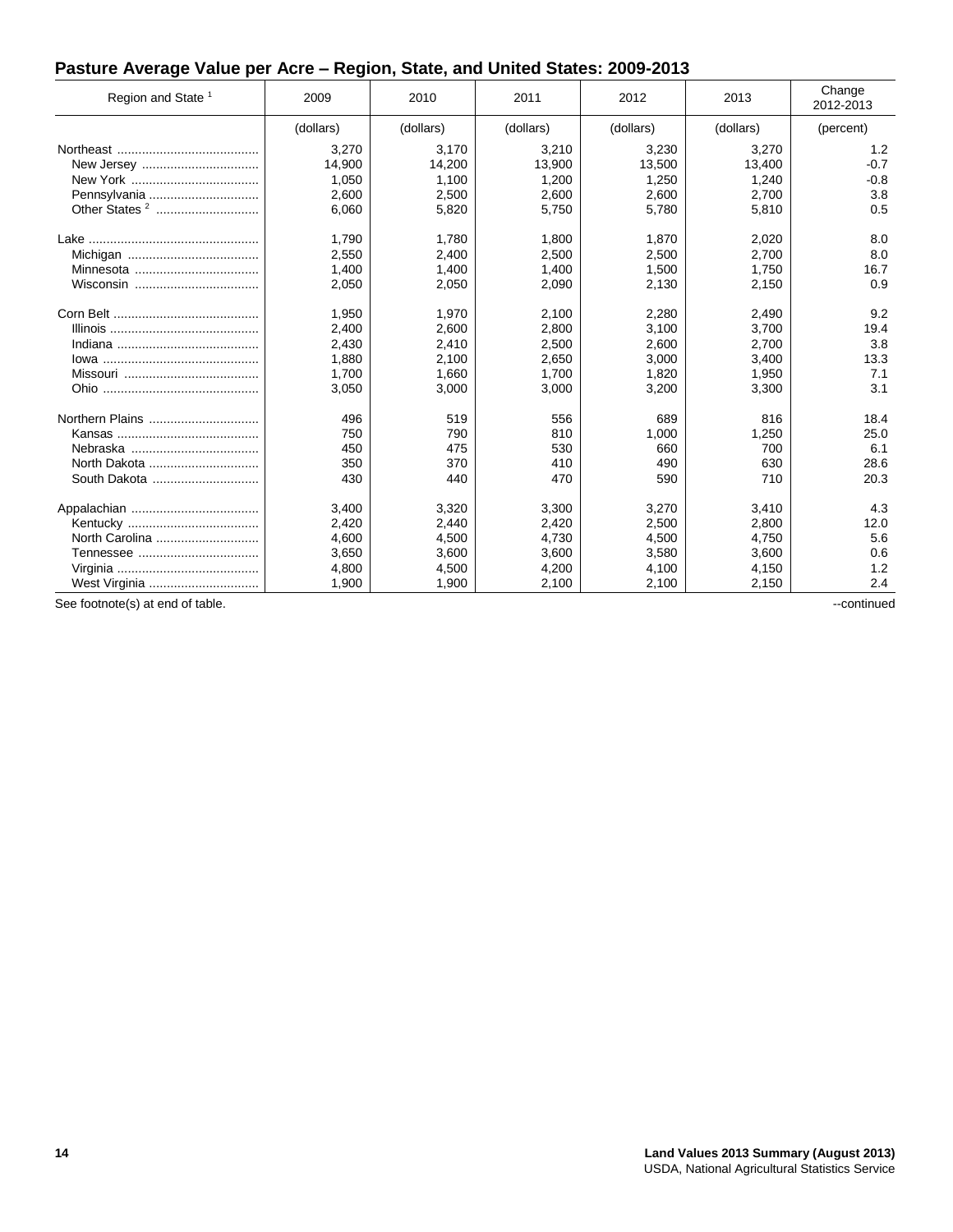#### **Pasture, Average Value per Acre – Region, State, and United States: 2009-2013** (continued)

| Region and State <sup>1</sup> | 2009      | 2010      | 2011      | 2012      | 2013      | Change<br>2012-2013 |
|-------------------------------|-----------|-----------|-----------|-----------|-----------|---------------------|
|                               | (dollars) | (dollars) | (dollars) | (dollars) | (dollars) | (percent)           |
|                               | 4,270     | 4,030     | 3,690     | 3,430     | 3,380     | $-1.5$              |
|                               | 1.700     | 1.650     | 1.600     | 1,550     | 1.600     | 3.2                 |
|                               | 5,300     | 5,050     | 4,500     | 4.300     | 4.200     | $-2.3$              |
|                               | 6,000     | 5,400     | 5,000     | 4,200     | 4,200     |                     |
| South Carolina                | 2,900     | 2,900     | 2,900     | 2,850     | 2,700     | $-5.3$              |
|                               | 2,130     | 2,140     | 2,170     | 2,190     | 2,270     | 3.7                 |
|                               | 2,200     | 2,300     | 2,300     | 2,300     | 2,400     | 4.3                 |
|                               | 2,100     | 2,100     | 2,200     | 2,300     | 2,400     | 4.3                 |
|                               | 2,050     | 1,930     | 1,930     | 1,930     | 1,950     | 1.0                 |
| Southern Plains               | 1,300     | 1,340     | 1,420     | 1,490     | 1,520     | 2.0                 |
|                               | 1.010     | 1,020     | 1,040     | 1,150     | 1,330     | 15.7                |
|                               | 1,360     | 1,410     | 1,500     | 1,560     | 1,560     |                     |
|                               | 517       | 518       | 525       | 551       | 558       | 1.3                 |
|                               | 900       | 950       | (4)       | (4)       | (4)       | (X)                 |
|                               | 670       | 650       | 640       | 640       | 680       | 6.3                 |
|                               | 1,280     | 1,250     | 1.220     | 1,210     | 1,210     |                     |
|                               | 530       | 530       | 530       | 570       | 580       | 1.8                 |
|                               | 620       | (4)       | (4)       | (4)       | (4)       | (X)                 |
|                               | 280       | 290       | 310       | 350       | 350       |                     |
|                               | 870       | 920       | 920       | 920       | 950       | 3.3                 |
|                               | 410       | 410       | 430       | 450       | 440       | $-2.2$              |
|                               | 1,730     | 1,700     | 1,680     | 1,660     | 1,680     | 1.2                 |
|                               | 2,900     | 2,850     | 2,800     | 2,800     | 2,800     |                     |
|                               | 700       | 670       | 670       | 620       | 680       | 9.7                 |
|                               | 820       | 820       | 820       | 810       | 820       | 1.2                 |
|                               | 1,070     | 1,080     | 1,100     | 1,150     | 1,200     | 4.3                 |

- Represents zero.

(X) Not applicable.

 $1$  See page 18 for definition of Regions.

<sup>2</sup> Includes: Connecticut, Delaware, Maine, Maryland, Massachusetts, New Hampshire, Rhode Island, and Vermont.

<sup>3</sup> Excludes American Indian Reservation land.

<sup>4</sup> Not published due to insufficient reports.

<sup>5</sup> Excludes Alaska and Hawaii.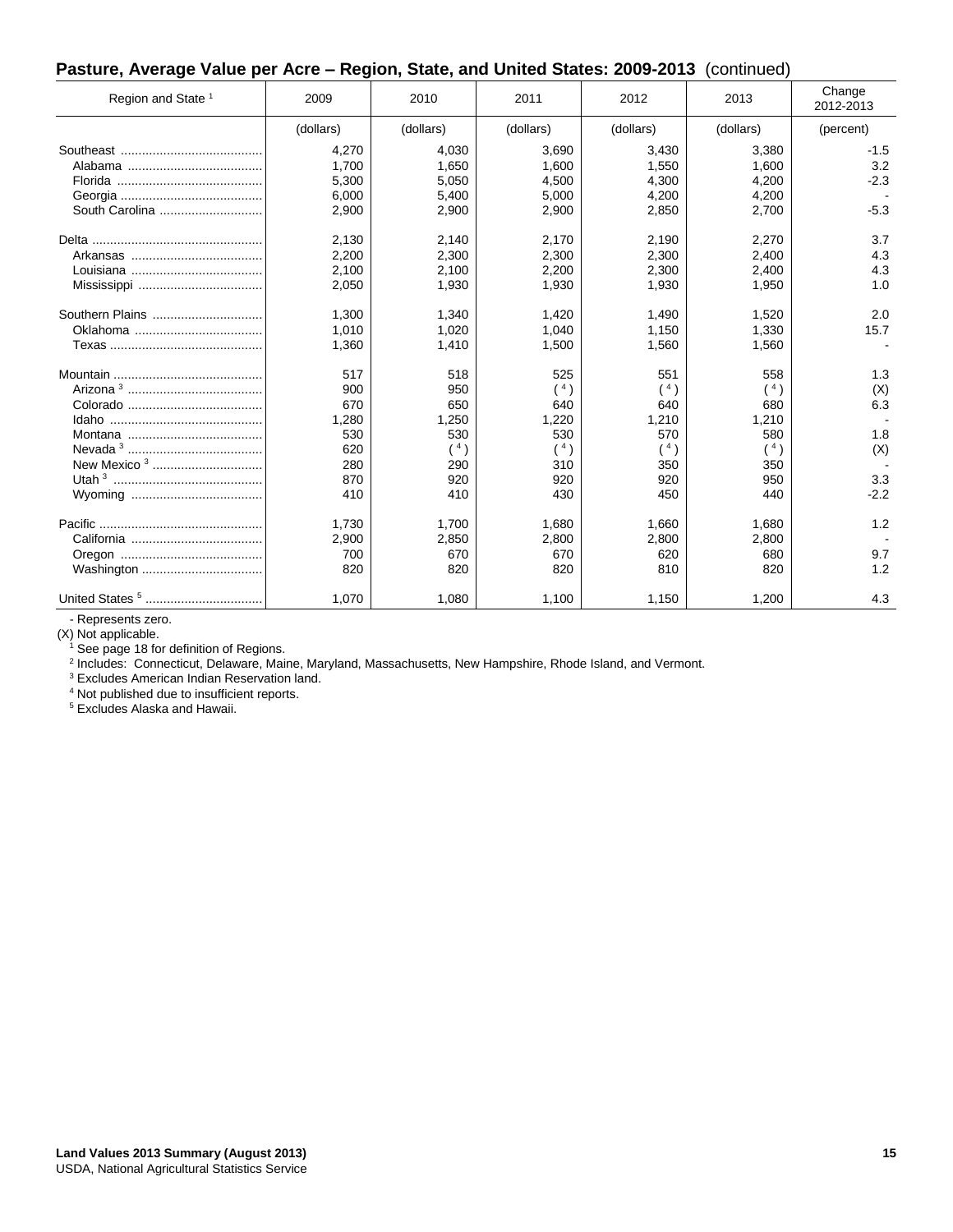#### **Value of Farmland and Buildings – Region, State, and United States: 2008-2012**

[Total value of land and buildings is derived by multiplying average value per acre of farm real estate by the land in farms]

|                  | Total value of land and buildings |                   |                   |                   |                   |                     |
|------------------|-----------------------------------|-------------------|-------------------|-------------------|-------------------|---------------------|
| Region and State | 2008                              | 2009              | 2010              | 2011              | 2012              | Change<br>2011-2012 |
|                  | (million dollars)                 | (million dollars) | (million dollars) | (million dollars) | (million dollars) | (percent)           |
|                  |                                   |                   |                   |                   |                   |                     |
|                  | 5.080                             | 4,800             | 4.600             | 4.600             | 4,440             | $-3.5$              |
|                  | 5,150                             | 4,361             | 3,969             | 3,969             | 3,969             |                     |
|                  | 2,970                             | 2,835             | 2.700             | 2,700             | 2.660             | $-1.5$              |
|                  | 16,400                            | 15,375            | 14,760            | 14,760            | 14,760            |                     |
| Massachusetts    | 6.396                             | 6,240             | 5,876             | 5.720             | 5,460             | $-4.5$              |
| New Hampshire    | 2,303                             | 2,256             | 2,233             | 2,186             | 2,139             | $-2.2$              |
| New Jersey       | 11.169                            | 10.074            | 9,563             | 9,271             | 8,906             | $-3.9$              |
|                  | 16,685                            | 17,040            | 16,800            | 17,150            | 18,550            | 8.2                 |
| Pennsylvania     | 39,680                            | 39,525            | 38,500            | 38,000            | 40.040            | 5.4                 |
| Rhode Island     | 1,176                             | 1,071             | 952               | 910               | 840               | $-7.7$              |
|                  | 3,538                             | 3,416             | 3,355             | 3,355             | 3,355             |                     |
|                  |                                   |                   |                   |                   |                   |                     |
|                  | 39,000                            | 37,500            | 36,500            | 38,500            | 42,075            | 9.3                 |
| Minnesota        | 79,893                            | 77,203            | 80,431            | 89,948            | 108,540           | 20.7                |
|                  | 58,520                            | 57,000            | 56,625            | 60,750            | 65,250            | 7.4                 |
|                  |                                   |                   |                   |                   |                   |                     |
|                  | 121,485                           | 120,951           | 130.830           | 151,620           | 178.220           | 17.5                |
|                  | 60,680                            | 59,496            | 63,640            | 77,910            | 91,140            | 17.0                |
|                  | 121,660                           | 118,580           | 138,600           | 174,990           | 214,900           | 22.8                |
|                  | 66,930                            | 64,020            | 68,150            | 73,950            | 84,100            | 13.7                |
|                  | 55,878                            | 53,544            | 54,800            | 59,840            | 67,750            | 13.2                |
| Northern Plains  |                                   |                   |                   |                   |                   |                     |
|                  | 47,124                            | 47,586            | 50,710            | 59,800            | 74,060            | 23.8                |
|                  | 60,648                            | 61,104            | 69,312            | 88,270            | 117,845           | 33.5                |
| North Dakota     | 30,492                            | 30,888            | 33,660            | 38,808            | 49,104            | 26.5                |
| South Dakota     | 40,204                            | 38,893            | 42,389            | 49,325            | 61,110            | 23.9                |
|                  |                                   |                   |                   |                   |                   |                     |
|                  | 39,900                            | 39,900            | 40,320            | 40,600            | 42,700            | 5.2                 |
| North Carolina   | 38,270                            | 36,550            | 36,120            | 37,995            | 38,250            | 0.7                 |
|                  | 37,605                            | 35,970            | 38,518            | 39,420            | 39,960            | 1.4                 |
|                  | 40,000                            | 38,400            | 36,800            | 35,775            | 35,823            | 0.1                 |
| West Virginia    | 9,250                             | 8,880             | 8,760             | 9,855             | 9,774             | $-0.8$              |

See footnote(s) at end of table. The set of table.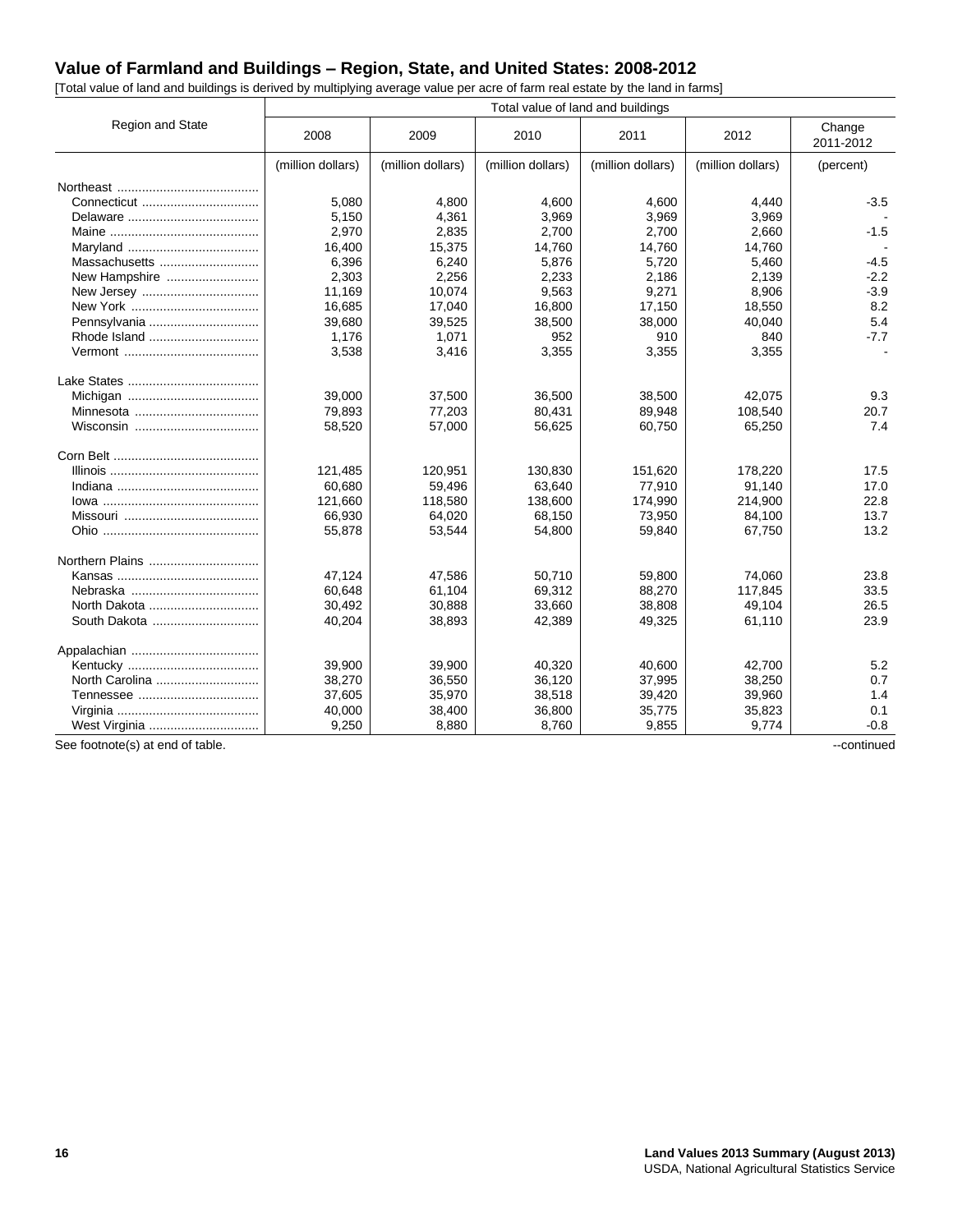## **Value of Farmland and Buildings – Region, State, and United States: 2008-2012** (continued)

[Total value of land and buildings is derived by multiplying average value per acre of farm real estate by the land in farms]

|                            | Total value of land and buildings |                   |                   |                   |                   |                     |
|----------------------------|-----------------------------------|-------------------|-------------------|-------------------|-------------------|---------------------|
| Region and state           | 2008                              | 2009              | 2010              | 2011              | 2012              | Change<br>2011-2012 |
|                            | (million dollars)                 | (million dollars) | (million dollars) | (million dollars) | (million dollars) | (percent)           |
|                            |                                   |                   |                   |                   |                   |                     |
|                            | 20,585                            | 19,350            | 18,900            | 18,245            | 17,700            | $-3.0$              |
|                            | 52,170                            | 47,638            | 44,400            | 43,475            | 42,550            | $-2.1$              |
|                            | 44,720                            | 42,230            | 40,170            | 39,140            | 36,400            | $-7.0$              |
| South Carolina             | 14,455                            | 14,210            | 14,210            | 14,210            | 13,920            | $-2.0$              |
|                            |                                   |                   |                   |                   |                   |                     |
|                            | 33,154                            | 32,504            | 34,000            | 35,100            | 38,475            | 9.6                 |
|                            | 16,503                            | 15,859            | 16,400            | 17,490            | 19,080            | 9.1                 |
|                            | 22,880                            | 22,100            | 22,635            | 23,638            | 23,861            | 0.9                 |
| Southern Plains            |                                   |                   |                   |                   |                   |                     |
|                            | 40,365                            | 41,067            | 43,276            | 46,151            | 51,504            | 11.6                |
|                            | 202,120                           | 202,120           | 217,434           | 227,500           | 230,400           | 1.3                 |
|                            |                                   |                   |                   |                   |                   |                     |
|                            | 18,156                            | 18,156            | 18,156            | 18,156            | 18,566            | 2.3                 |
|                            | 35,995                            | 34,430            | 33,804            | 34,430            | 36,621            | 6.4                 |
|                            | 28,500                            | 25,080            | 23,940            | 23,370            | 24,168            | 3.4                 |
|                            | 54,720                            | 42,560            | 42,420            | 42,955            | 44,688            | 4.0                 |
|                            | 4,871                             | 4,871             | 4,871             | 4,831             | 5,045             | 4.4                 |
|                            | 19,829                            | 19,169            | 19,265            | 20,029            | 22,458            | 12.1                |
|                            | 13,291                            | 12,953            | 13,021            | 12,953            | 12,953            |                     |
|                            | 16,856                            | 15,704            | 15,704            | 16,308            | 16,912            | 3.7                 |
|                            |                                   |                   |                   |                   |                   |                     |
|                            | 163,576                           | 167,640           | 170,180           | 175,260           | 182,880           | 4.3                 |
|                            | 31,160                            | 29,520            | 31,065            | 32,600            | 34.650            | 6.3                 |
| Washington                 | 29,896                            | 29,600            | 30,340            | 30,932            | 34,040            | 10.0                |
| United States <sup>2</sup> | 1,921,888                         | 1,870,219         | 1,943,664         | 2,106,750         | 2,332,591         | 10.7                |

- Represents zero.

<sup>1</sup> Value of all land and buildings adjusted to include American Indian Reservation land value.

<sup>2</sup> Excludes Alaska and Hawaii.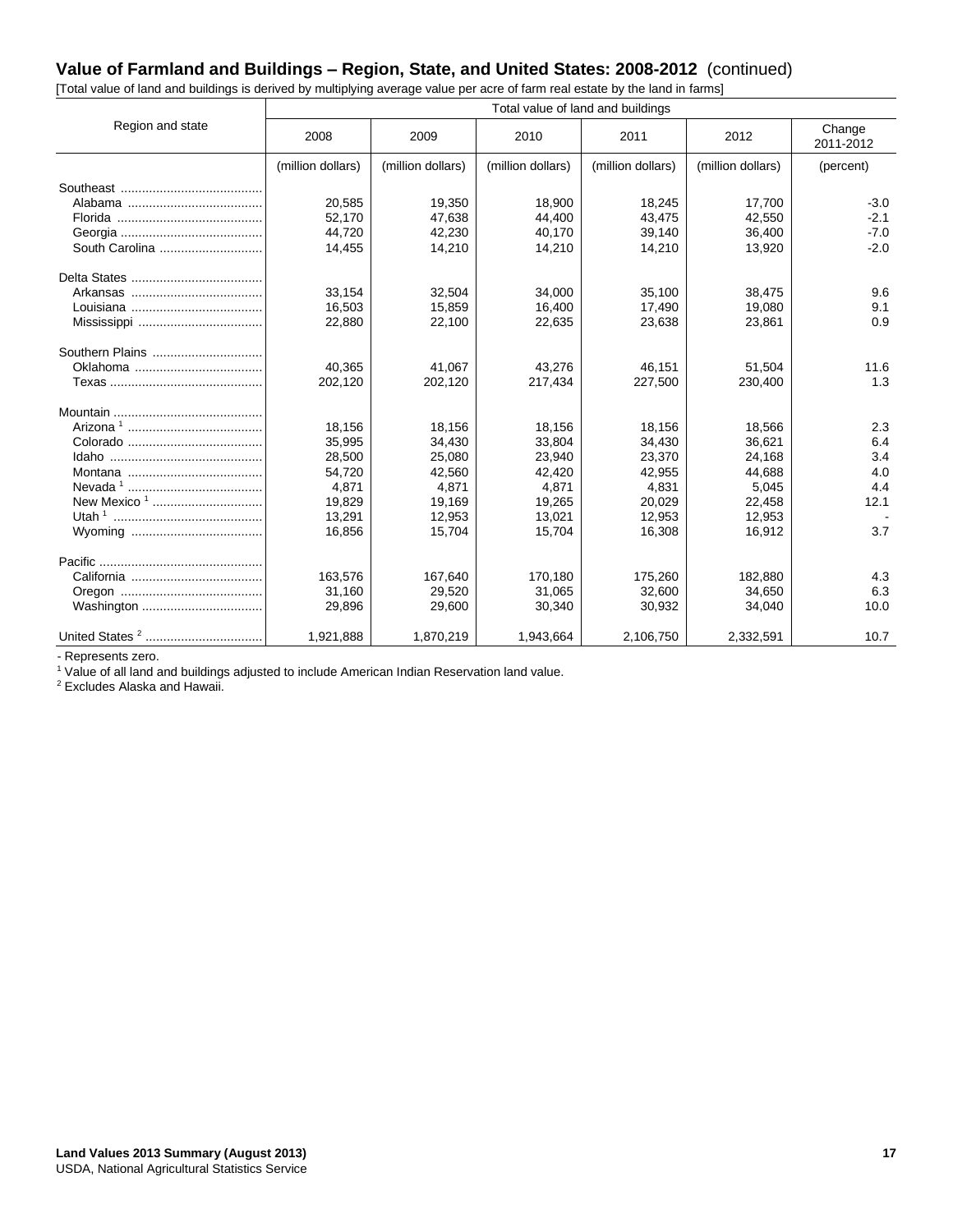## **Economic Regions**



#### **Economic Regions:**

- **Northeast:**.................... Connecticut, Delaware, Maine, Maryland, Massachusetts, New Hampshire, New Jersey, New York, Pennsylvania, Rhode Island, Vermont.
- **Lake States:**................. Michigan, Minnesota, Wisconsin.
- **Corn Belt:**.................... Illinois, Indiana, Iowa, Missouri, Ohio.
- **Northern Plains:**......... Kansas, Nebraska, North Dakota, South Dakota.
- **Appalachian:**............... Kentucky, North Carolina, Tennessee, Virginia, West Virginia.
- **Southeast:**.................... Alabama, Florida, Georgia, South Carolina.
- **Delta States:**................ Arkansas, Louisiana, Mississippi.
- **Southern Plains:** ......... Oklahoma, Texas.
- **Mountain:**.................... Arizona, Colorado, Idaho, Montana, Nevada, New Mexico, Utah, Wyoming.
- **Pacific:**......................... California, Oregon, Washington.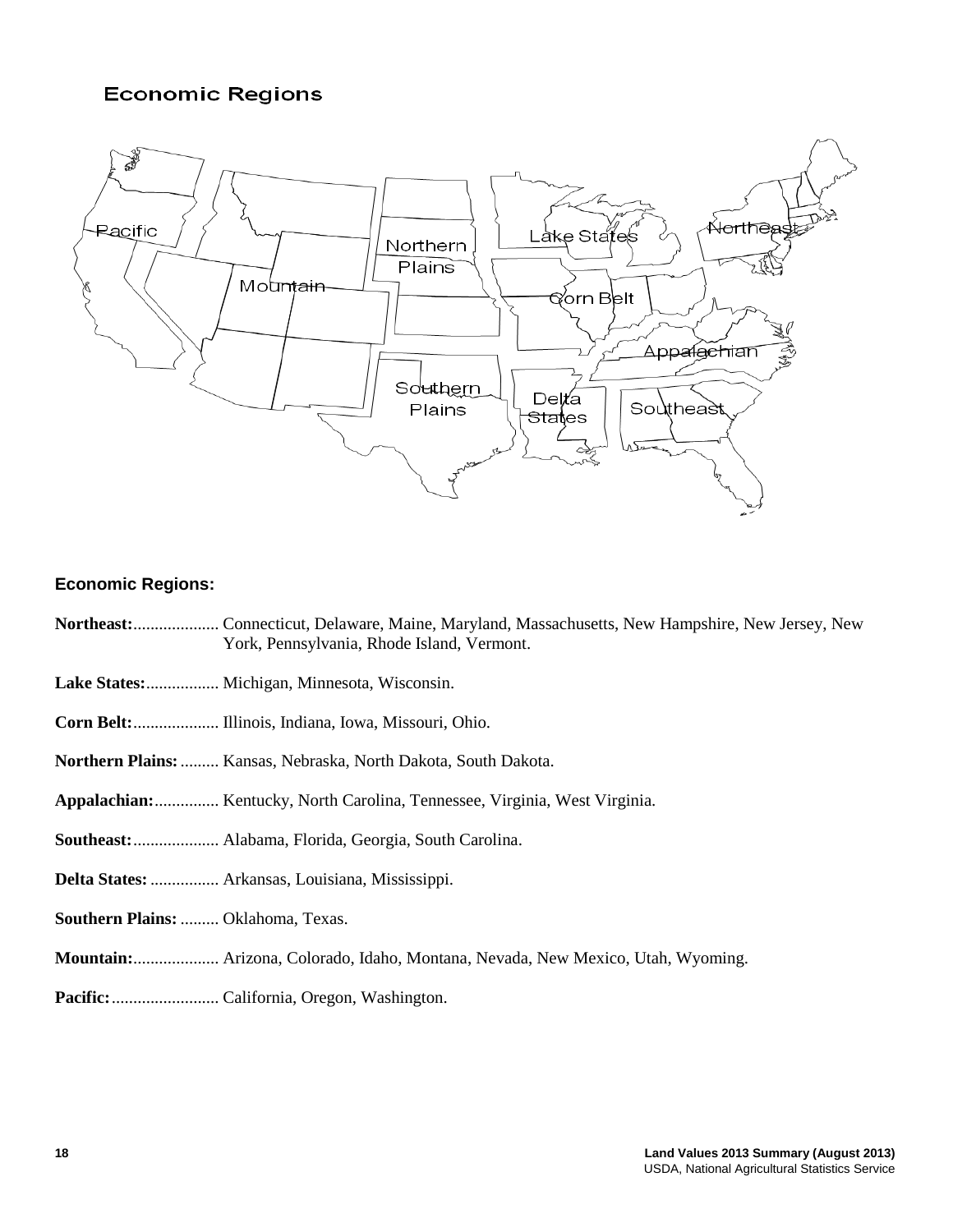## **Statistical Methodology**

#### **June Area Survey**

**Survey Procedures:** The estimates of land values in this report are based primarily on the June Area Survey, conducted during the first two weeks of June. This annual survey uses a complete, probability-based land-area sampling frame. In 2013, the survey included a stratified sample of approximately 9,900 land areas (segments), averaging approximately one square mile in size.

Enumerators collecting data for the June Area Survey contact all agricultural producers operating land within the boundaries of the sampled land segments and record land value information for cropland and pasture within these segments. They also collect an estimated value of all land and buildings for the operator's entire farming operation and the estimated percent change from the previous year.

Survey reported data are reviewed for reasonableness and consistency by comparing with other data reported in the survey and with data reported within the segment the previous year.

**Estimating Procedures:** Once the data are summarized, each Regional Field Office (RFO) conducts an analysis of the summarized indications and any other available information for their States. RFOs then set estimates for land values and submit these recommendations along with their assessment of survey and other administrative information to the Agricultural Statistics Board (ASB).

Survey data are also summarized for Regional and National levels and reviewed independently of each State's review. National targets are established by the ASB. After RFO recommendations are submitted, the ASB reviews the RFO estimates and supporting comments and any conflicts with targeted National levels are resolved.

The State estimates are weighted by the amount of cropland and pasture in each state, based on the most recent Census of Agriculture. For the purposes of this report, cropland pastured is defined as cropland.

**Published Estimates:** State averages are not published for States with limited reports and/or high variability of the survey item's reported data.

**Revision Policy:** For non-census years land values are subject to an annual revision the following year. After the 5-year Census of Agriculture is completed, land value estimates for the non-census years are subject to a final historic revision. The basis for revision must be supported by additional data that directly affect the level of the estimate.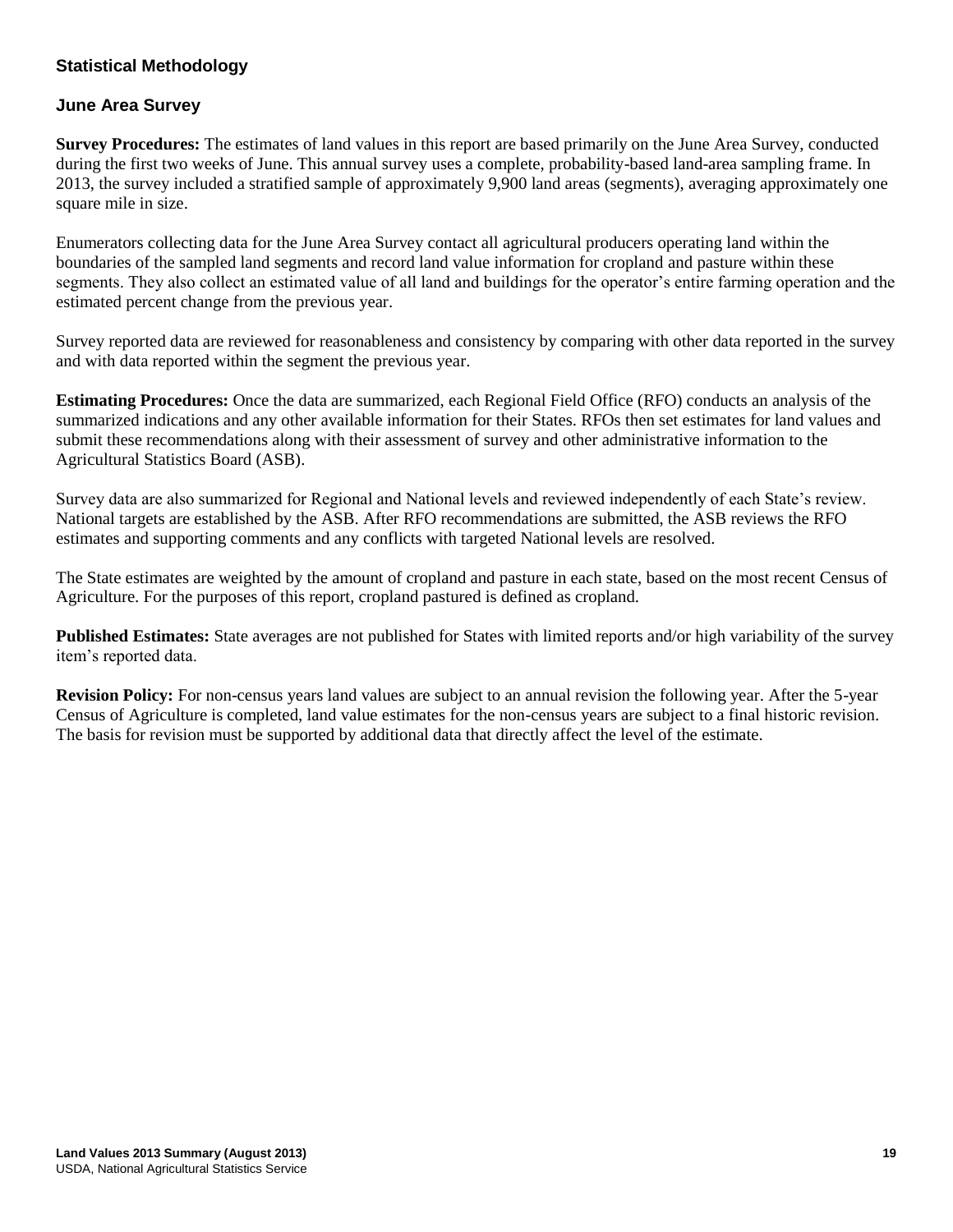#### **Terms and Definitions**

**Farm:** Any establishment from which \$1,000 or more of agricultural products were sold or would normally be sold during the year. Government payments are included in sales.

**Farm real estate value:** The value at which all land and buildings used for agriculture production including dwellings, could be sold under current market conditions, if allowed to remain on the market for a reasonable amount of time.

**Cropland value:** The value of land used to grow field crops, vegetables or land harvested for hay. Land that switches back and forth between cropland and pasture should be valued as cropland. Hay land, idle cropland and cropland enrolled in government conservation programs should be valued as cropland.

**Irrigated cropland value:** The value of land that normally receives or has the potential to receive water by artificial means to supplement natural rainfall. Irrigated cropland may consist of both land that will or will not be irrigated during the current year, but still has the facilities and equipment to do so. Irrigation facilities and equipment such as wells, pumps, canals, ditches, reservoirs, lakes, tanks, ponds, rivers, streams or creeks are usually present or on nearby acres. Irrigated cropland is normally worth more than land without irrigation potential or facilities.

**Non-irrigated cropland value:** The value of land that only receives water by natural rainfall.

**Pasture, grazing and grassland value:** The value of land that is normally grazed by livestock. Pasture does not need to have livestock grazing on it at the time of interview or during the current year in order to be valued as pasture or grazing land.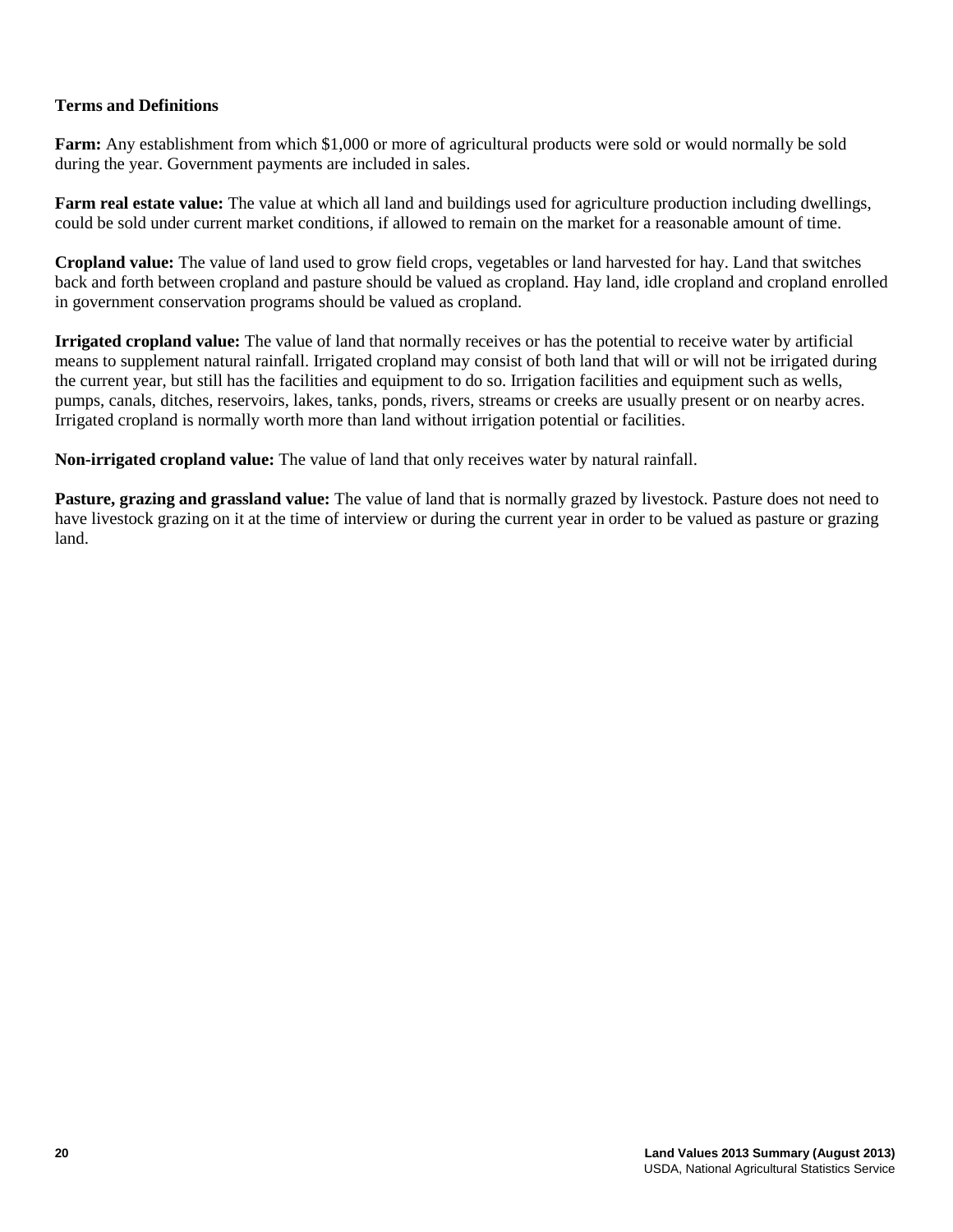#### **Information Contacts**

Listed below are the commodity statisticians in the Economics Section of the Environmental, Economics, and Demographics Branch of the National Agricultural Statistics Service to contact for additional information. E-mail inquiries may be sent to nass@nass.usda.gov.

Troy Joshua, Chief, Environmental, Economics, and Demographics Branch ....................... (202) 720-6146

| Chris Dickerson – Prices Received, Prices Received Indexes, Grazing Fees (202) 690-1348 |  |
|-----------------------------------------------------------------------------------------|--|
|                                                                                         |  |
|                                                                                         |  |
|                                                                                         |  |
|                                                                                         |  |
|                                                                                         |  |
|                                                                                         |  |
|                                                                                         |  |